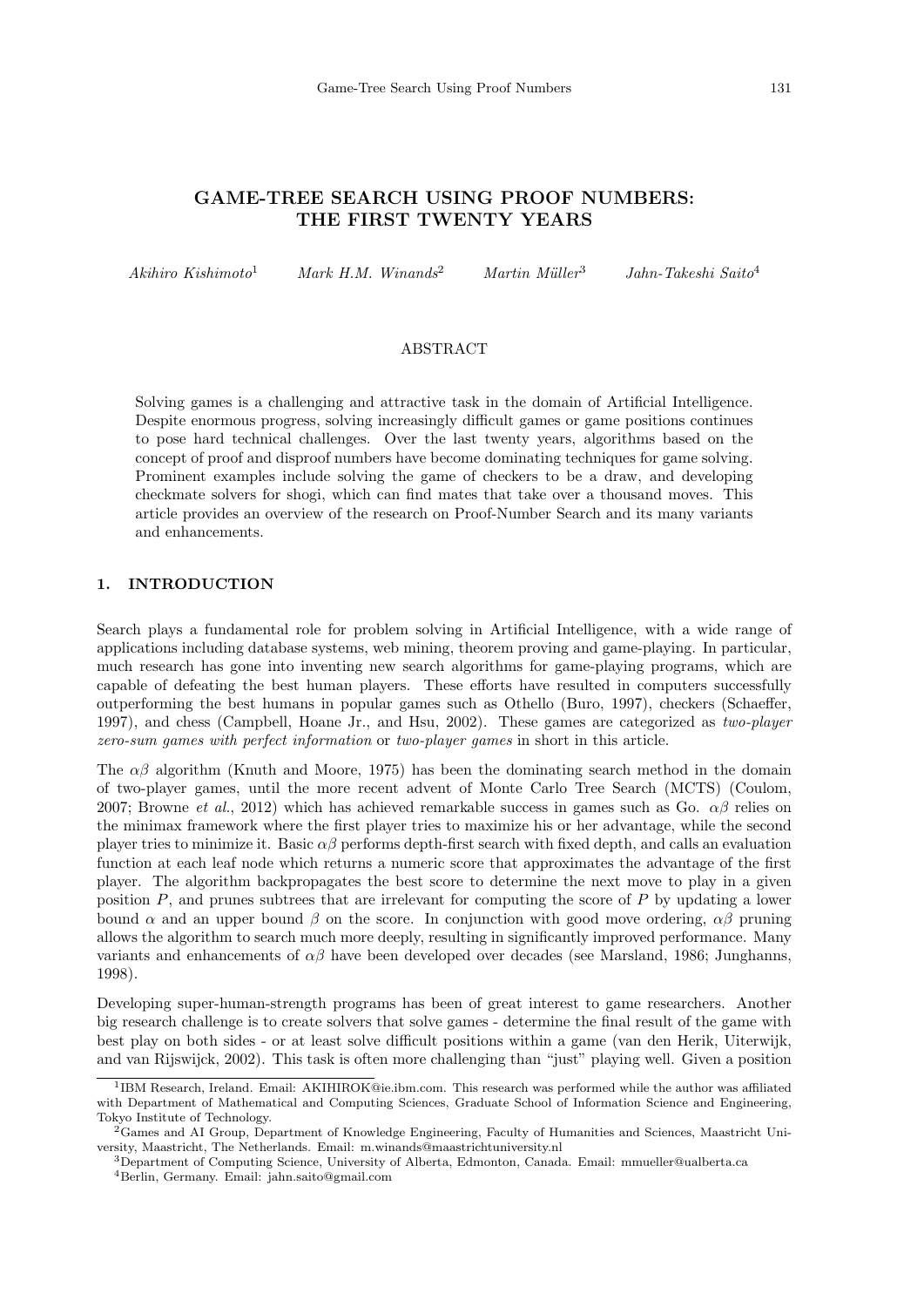P to solve, a solver must select a move that is *provably* best, while a tournament program only has to select a move that is probably best.

In principle, given an unlimited amount of time,  $\alpha\beta$  can determine whether a position P of any finite game is a win or not, even on moderate hardware. For a given game position, assign a score of  $\infty$  for a first player win,  $-\infty$  for a terminal position that is not a win, and possibly other, heuristic values which approximate the winning probability of the first player in the undecided positions. Then exploring a game tree rooted at P deeply enough with  $\alpha\beta$  will determine the score of P as either  $\infty$ or  $-\infty$ . In practice, due to its property of being essentially a *fixed-depth search*,  $\alpha\beta$  inherently suffers from the search tree growing exponentially with the search depth. This exponential growth limits the performance of  $\alpha\beta$  search, even with all the effective enhancements such as iterative deepening (Slate and Atkin, 1977), move ordering (Akl and Newborn, 1977; Schaeffer, 1983), quiescence search (Beal, 1990), forward pruning (Donninger, 1993; Björnsson and Marsland, 2001), fractional-depth search based on realization probability (Tsuruoka, Yokoyama, and Chikayama, 2002), and search extensions (Anantharaman, Campbell, and Hsu, 1988; Campbell *et al.*, 2002; Tsuruoka *et al.*, 2002). Such techniques can greatly improve the effective branching factor and the search depth reached, but do not change the basic fact of exponential growth.

An implicit assumption in solvers based on  $\alpha\beta$  search is that proofs at shallow search depths are easier to find. However, many popular games such as Go-Moku or checkmating puzzles are characterized by solutions containing narrow but very deep lines of play. It is difficult to adjust  $\alpha\beta$  search to perform well in these cases. Proof-Number Search (PNS) (Allis, van der Meulen, and van den Herik, 1994) performs variable-depth search that has no explicit bounds on the search depth. The notion of proof and disproof numbers in PNS originates from McAllester's conspiracy numbers, which measure the reliability of the score in the minimax framework (McAllester, 1985; McAllester, 1988). Like PNS, McAllester's conspiracy number search (CNS) performs variable-depth search by trying to expand an unreliable leaf node, as estimated by conspiracy numbers, in order to make the score of that node more reliable. Unlike CNS, PNS specializes conspiracy numbers to AND/OR tree search with binary (win/loss) outcomes. This specialization leads to a significantly reduced memory requirement of PNS compared to CNS. Additionally, in contrast to conspiracy numbers, proof and disproof numbers also estimate the difficulty of solving a node. As a result, PNS implements a "simplest-first" search paradigm, which can find small but potentially deep proofs efficiently.

While the original formulation of PNS was already quite powerful, it was still plagued by some severe problems such as its hunger for memory, problems in applying the method to state spaces that are not trees, and excessive depth-first behavior leading to overly long solutions (Allis, 1994). To address these shortcomings, many variations of the algorithm have been developed (cf. van den Herik and Winands, 2008), and these variants have been successfully applied to a large number of domains including chess (Breuker, 1998), Othello (Nagai, 2002), shogi (Seo, Iida, and Uiterwijk, 2001; Nagai, 2002), Lines of Action (LOA) (Winands, Uiterwijk, and van den Herik, 2004), Go (Kishimoto and Müller, 2005b), checkers (Schaeffer *et al.*, 2007), Connect6 (Xu *et al.*, 2009; Wu *et al.*, 2011), the multi-player game Rolit (Saito and Winands, 2010), and even chemical synthesis (Heifets and Jurisica, 2012). All PNS variants share two features: (1) they are algorithms for solving binary goals, such as proving a win or a loss in a game position, and (2) they rely on the concept of proof and disproof numbers. Extensions which relax the binary goal assumption are reviewed in Section 9.

This article gives an overview of popular PNS variants and their enhancements developed over the last twenty years. It also describes several successful applications of PNS variants. The material is organized as follows: Section 2 introduces the terminology for AND/OR trees and their relation to solving games or game positions. Next, Section 3 presents the basic PNS algorithm. Subsequently, Section 4 discusses depth-first proof-number search, and Section 5 explains how PNS variants deal with limited memory. Section 6 discusses extensions of PNS from trees to more general graphs. Section 7 describes several techniques which further enhance the performance of PNS variants. Section 8 is dedicated to parallel PNS methods. Section 9 briefly reviews PNS extensions for multi-valued outcomes, Section 10 gives an overview of application domains for PNS variants, and the final Section 11 concludes and discusses future research directions.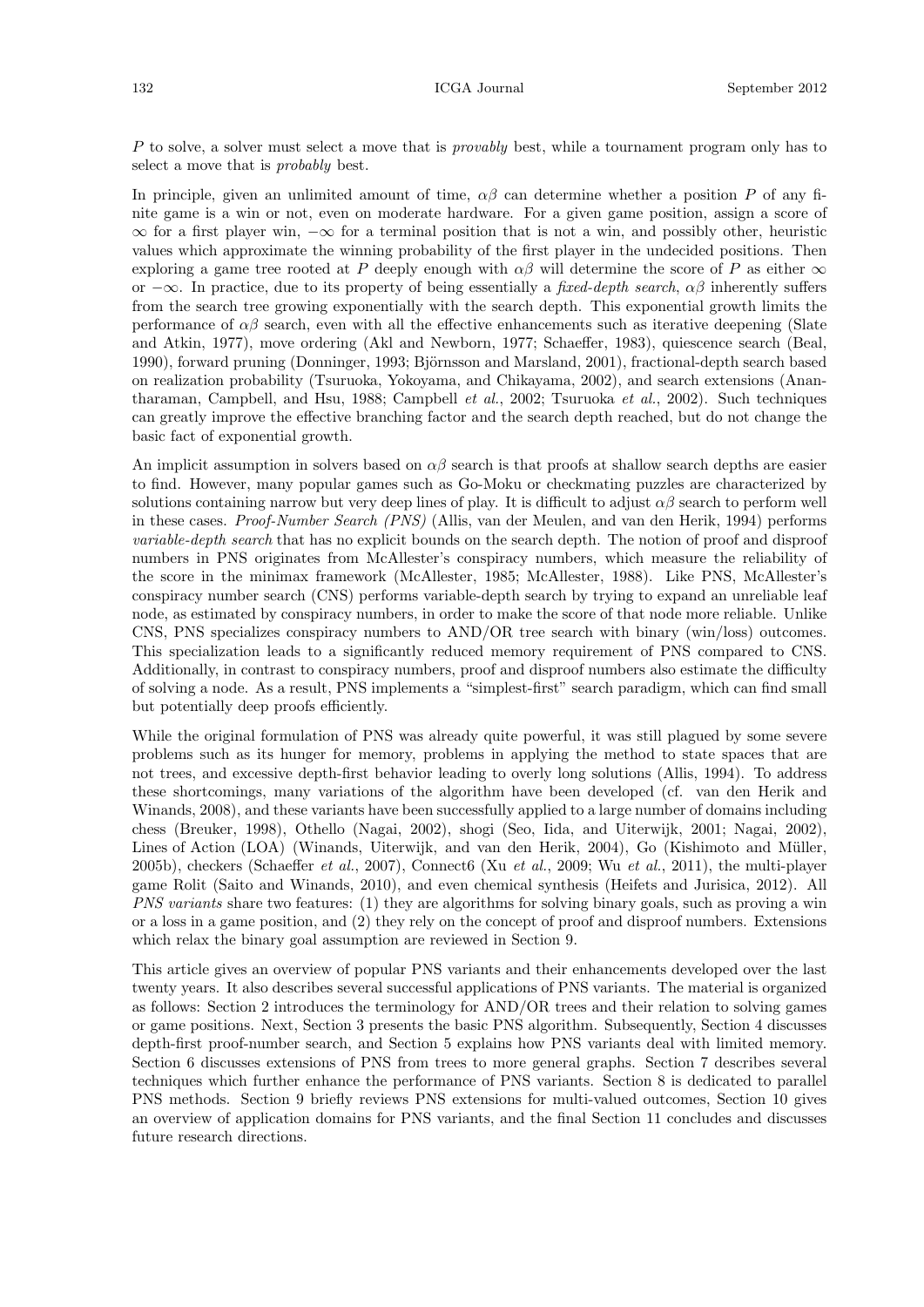### 2. AND/OR TREES, SOLVING GAME POSITIONS AND SOLVING GAMES

This section introduces the terminology for AND/OR trees and explains the relation to solving game positions or whole games.

An AND/OR tree is a rooted, finite tree consisting of OR and AND nodes. OR nodes correspond to positions with the first player to play, while in AND nodes, the second player is to play. All nodes except the root node have a parent. A directed edge between a parent and a child is drawn for each legal move. Each edge is labeled by a description of the move, for example by move coordinates. In this article the root is always an OR node, but can be in practice an AND node as well.

From the viewpoint of the first player, each node in an AND/OR tree can have a value of win, loss, or unknown. Nodes of value win and loss indicate positions that are known wins and losses for the first player, respectively, while nodes with value unknown must be examined further by expanding a subtree, in order to determine whether the node is a win or loss with best play. An AND/OR tree is called solved when the value of the root node has been determined to be either a win or  $loss<sup>5</sup>$ . A terminal leaf (or short terminal) node has no children. Its value is either a win or loss, as determined by the rules of the game. A node with at least one child is an *internal* node. A non-terminal leaf (or short leaf) node is a node which has not been expanded yet. It is unknown whether a leaf node is terminal or internal. The phrase "a node is  $x$ " is short for "a node has value  $x$ ".

The values of internal nodes can be computed from the values of its children. If at least one child of an internal OR node n is a win, then n is also a win since the first player can move to that child. If all children of n are losses, then n is also a loss. Similarly, an internal AND node n is a loss if at least one of its children is a loss, and a win if all its children are wins. A node that has been determined to be a win is also called a *proven* node, while a node that is known to be a loss is called a *disproven* node. A proof is a computed win, while a *disproof* is a computed loss.

A proof tree<sup>6</sup> is a subtree of an AND/OR tree that contains a winning strategy for the first player and therefore guarantees that a node is proven. A proof tree  $T$  with root node  $r$  has the following properties:

- 1. The root node  $r$  is in  $T$ .
- 2. For each internal OR node of T, at least one child is contained in T.
- 3. For each internal AND node of T, all children are contained in T.
- 4. All terminal nodes in T are wins.

A disproof tree, which contains a winning strategy for the second player, is defined in a dual way. All its terminal nodes are losses, it contains one child of internal AND nodes, and all children of internal OR nodes (including the root).

Figure 1 shows an example of an AND/OR tree. OR nodes are represented by square boxes and AND nodes are represented by circles. Node A is the root node. D, F and I are terminal nodes and G, H and J are leaf nodes that have value unknown. A, B, C and E are internal nodes. The values of the internal nodes are calculated by propagating back the values of the leaf and terminal nodes. E is a win because I is a win. C is a loss because F is a loss. Because D and E are wins, B is a win, which leads A to be a win. A proof tree of A is shown with dashed lines.

## 3. PROOF-NUMBER SEARCH

Proof-Number Search (PNS) by Allis *et al.* (1994) is the original search algorithm using proof numbers. All other variants of proof-number search are descendants of PNS. Its conceptually closest forerunner

<sup>5</sup>Although many games have draws, AND/OR tree search can return only the binary outcome. Therefore, for the sake of simplicity, draws are considered to be losses for the first player, if the paper does not explicitly describe the value of draws. The techniques for proving draws with AND/OR tree search will be described in Section 9.

<sup>6</sup>So-called solution trees are defined in a similar way (de Bruin, Pijls, and Plaat, 1994; Pijls and de Bruin, 1999).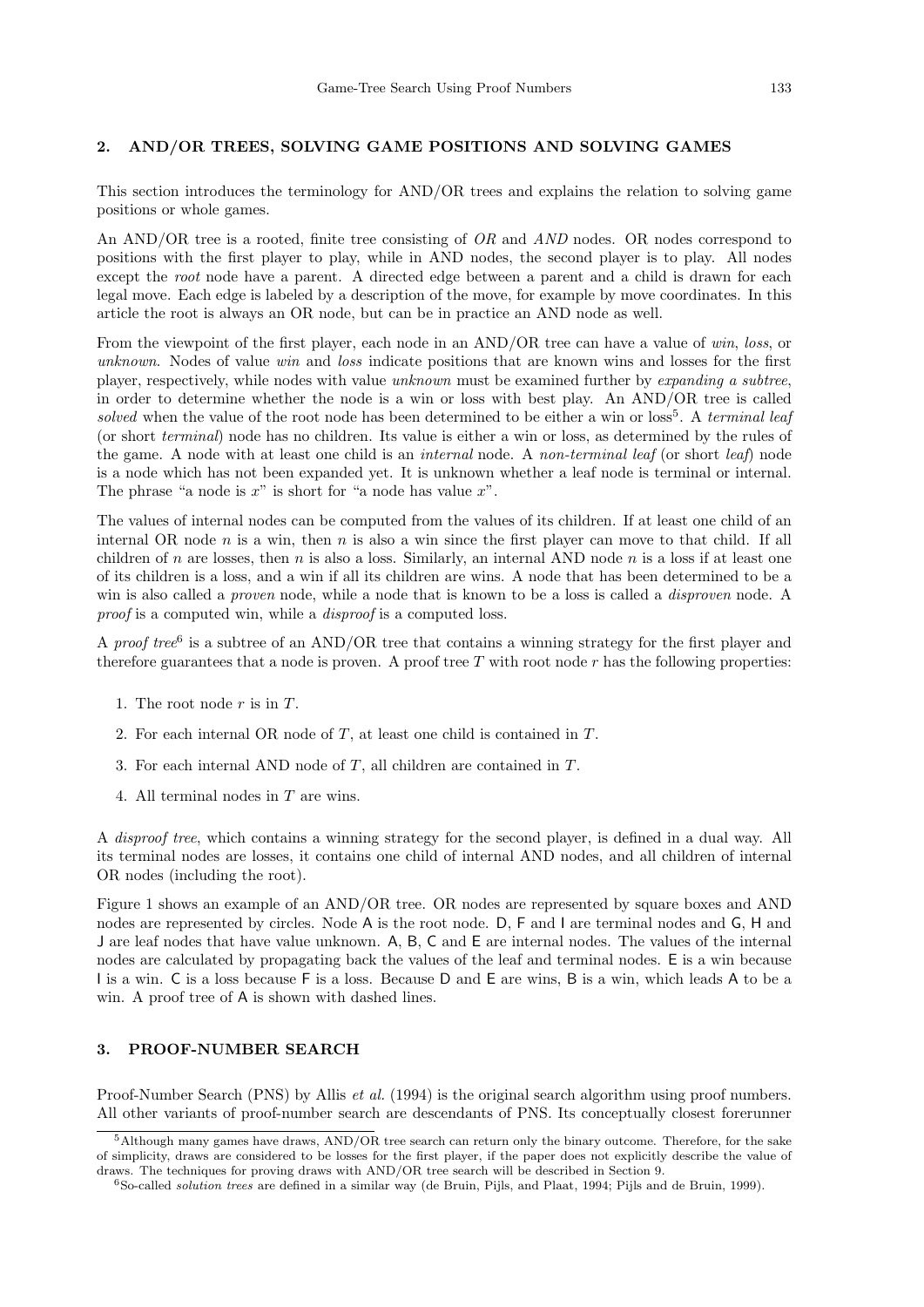

Figure 1: Example of an AND/OR tree. OR nodes shown as squares, AND nodes as circles.

is Conspiracy-Number Search (CNS) by McAllester (1985, 1988). CNS is a best-first search algorithm, which determines the cardinality of the smallest set of leaf nodes which have to "conspire" to change their values in order to change the minimax value of the root. One of the ideas underlying Conspiracy-Number Search is that the distribution of the values over the leaf nodes of the tree, and the shape of the tree, should influence the selection of the next node to be investigated. This last aspect has been singled out in PNS (Allis, 1994).

This section describes PNS by explaining the basic idea in Subsection 3.1, introducing proof and disproof numbers in Subsection 3.2, describing the PNS algorithm in Subsection 3.3, and finally giving the associated pseudo-code in Subsection 3.4.

### 3.1 The Basic Idea of PNS

PNS is a best-first search algorithm. Its heuristic determines the most promising leaf by selecting a most-proving node  $(MPN)^7$ , which is a leaf that, if solved, can contribute to either a proof or a disproof of the root. A MPN is found by exploiting two characteristics of the search tree: (1) its shape (determined by the branching factor of every internal node), and (2) the values of the leaves. Basic, unenhanced PNS is an uninformed search method that does not require any game-specific knowledge beyond its rules.

#### 3.2 Proof and Disproof Numbers

In order to find a MPN, PNS maintains two numbers for each node n. (1) The proof number  $pn(n)$ is the smallest number of leaf nodes in the subtree starting with  $n$  that have to be proven in order to prove that n is a win. (2) The disproof number  $dn(n)$  is the minimum number of leaf nodes that have to be disproven in order to prove that  $n$  is a loss.

When the node n is clear from context, we sometimes just write pn short for  $p_n(n)$  and dn for  $dn(n)$ . The values of pn and dn can be calculated for each node in a tree in a bottom-up manner. Proof and disproof numbers for a node are set by initialization and can be modified later by backpropagation from its children. In a terminal node t, the game-theoretic value is known. If t is a win, then  $\text{pn}(t) = 0$  and  $dn(t) = \infty$ . If t is a loss, then  $pn(t) = \infty$  and  $dn(t) = 0$ .

A non-terminal leaf node n is initialized according to an *initialization rule* measuring the estimated cost of (dis)proving n. The simplest and most optimistic initialization rule only counts the node itself:

<sup>7</sup>Also called a most-promising node by some authors.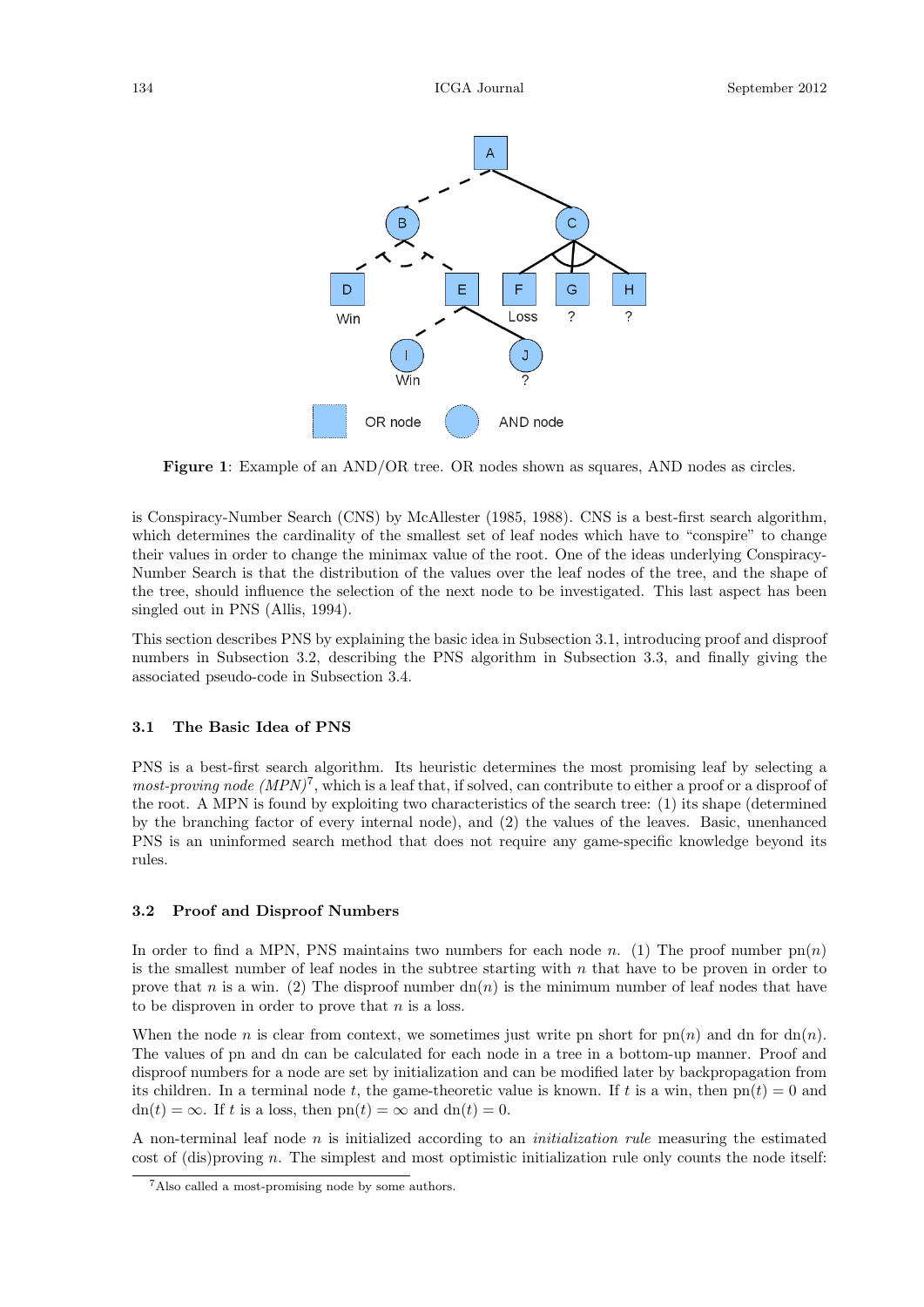

Figure 2: Example of a game tree. OR nodes shown as squares, AND nodes as circles. pn shown above dn.

 $p(n) = dn(n) = 1$ . Proof and disproof numbers for an internal node n are calculated from its children succ(n) as follows: For OR nodes,  $pn(n) = min_{s \in succ(n)} pn(s)$  and  $dn(n) = \sum_{s \in succ(n)} dn(s)$ . For AND nodes,  $\text{pn}(n) = \sum_{s \in \text{succ}(n)} \text{pn}(s)$  and  $\text{dn}(n) = \min_{s \in \text{succ}(n)} \text{dn}(s)$ .

The rules for handling infinity in computations are:  $\infty + x = \infty$  and  $\min(\infty, x) = x$  for all  $x \ge 0$ . However, for bounds in the df-pn algorithm of Section 4,  $\infty - x < \infty - y$  if  $0 \le y < x$  for finite x, y. In practice, a large finite value is used to represent  $\infty$ .

In the example of Figure 2, there are two terminal nodes, both wins with pn = 0 and dn =  $\infty$ . The non-terminal leaves have been initialized with  $pn = dn = 1$ . The values of the leaves' parents are computed according to the backpropagation rule for AND nodes, while the root is an OR node.

The only MPN in this example is the leftmost leaf. It is found by descending in the tree from the root. At each internal OR node  $n$ , a child with smallest proof number among  $n$ 's children is chosen, while at each internal AND node, the method selects a child with smallest disproof number. When a leaf is reached, it is chosen as the MPN.

Ties can be broken in an arbitrary way. This article simply assumes that the first encountered child with smallest (dis)proof number (matching that of the parent) is chosen.

### 3.3 The PNS Algorithm

At the start of PNS, pn and dn of the root are initialized. The search iteratively expands an AND/OR tree until the value of the root is decided - either pn or dn becomes 0, indicating a proof or disproof. In practice, a search can also be aborted when time or memory are exhausted. At each iteration, pn and dn are kept up to date and consistent for all nodes in the tree. Each iteration consists of four phases:

- (1) Selection. A MPN is chosen as described above.
- (2) Expansion. The MPN is expanded by adding a new child node for each legal successor position.
- (3) Evaluation. The new leaves are evaluated and their pn and dn are initialized as described above.
- (4) Backpropagation. The values of pn and dn of nodes along the path from the MPN back to the root are recomputed.

We note that this four-phase process of PNS is the same as that of MCTS (cf. Chaslot *et al.*, 2008b) with different instances for the various procedures.

Allis (1994) observed that as soon as the proof and disproof number of some ancestor node a do not change, the update is complete, and selection of the next MPN can be started by descending from a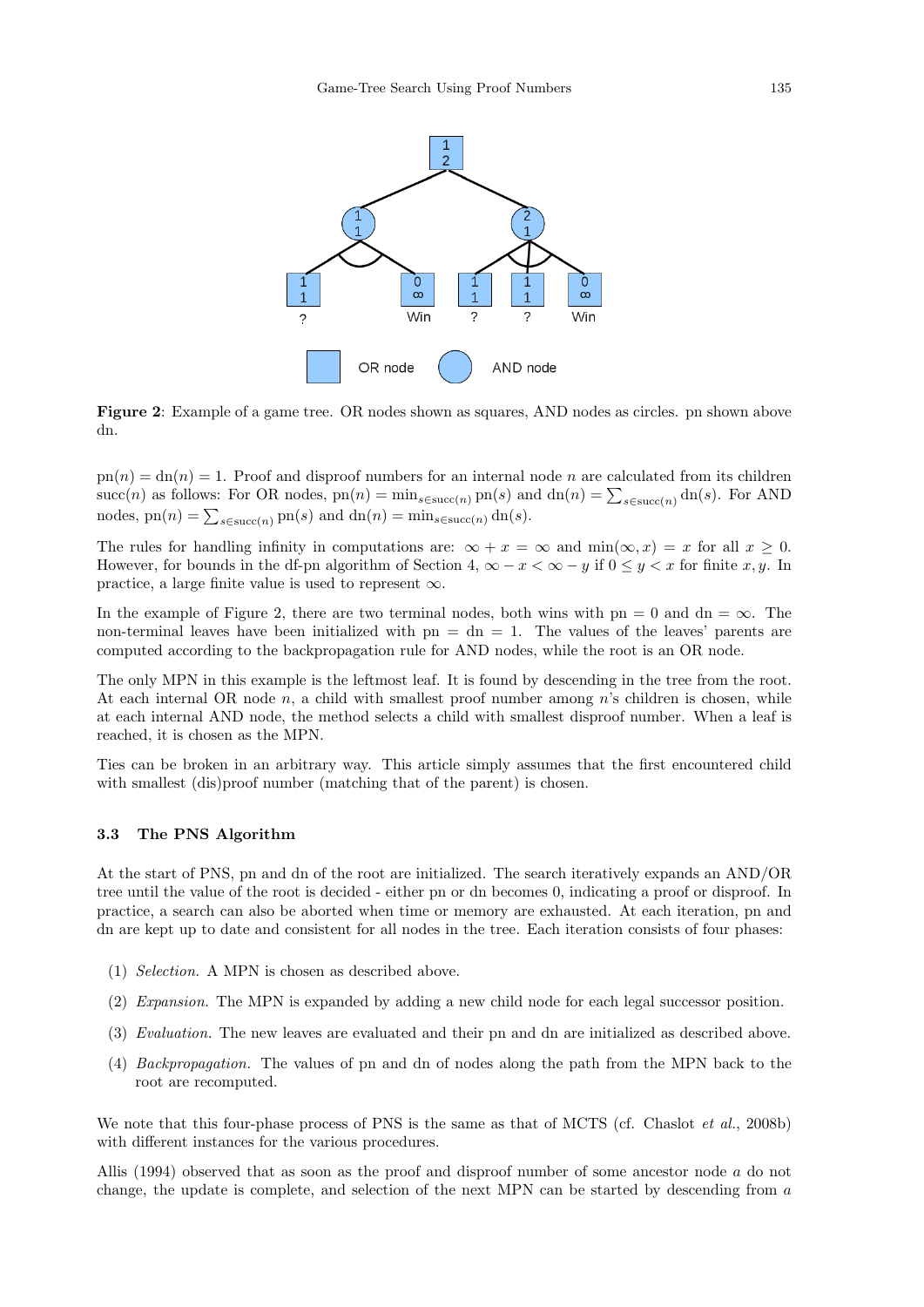instead of the root. As an additional optimization, Nagai (1998) suggested to stop as soon as both proof and disproof number of a node are not larger than the proof and disproof number of its parent. This breaks consistency of the values with nodes higher up in the tree, but does not break MPN selection since the node already had a minimum proof or disproof number amongst its siblings, and that number only became smaller.

### 3.4 Pseudo-Code for PNS

Figure 3 gives pseudo-code for PNS. PNS is the main procedure of the algorithm (lines 1-12). The procedure Evaluate evaluates a position, and assigns one of the following three values to a node: *disproven*, proven, or unknown. The proof and disproof numbers of a node are initialized by  $SetProofAndDis$ proofNumbers (lines 13-46). The function SelectMostProvingNode finds a MPN (lines 47-67). Expanding the MPN is done by *ExpandNode* (lines 68-80). After the expansion of the MPN, the new information is backed up by UpdateAncestors (lines 81-95).

### 4. DEPTH-FIRST PROOF-NUMBER SEARCH

One inefficiency of PNS, even with the optimizations from the previous section, is that proof and disproof numbers are recomputed even if the decision about which child is the one with minimal (dis)proof number does not change. For example, if the proof numbers of the children of an OR node are {15, 6, 5, 2, 8}, then the fourth child remains a MPN until its proof number exceeds 5, the proof number of the second-smallest child. Expressing the search termination condition for subtrees in terms of bounds on the (dis)proof numbers leads to Nagai's Depth-first Proof-number Search (df-pn) algorithm (Nagai, 1999a; Nagai, 2002). It has been proven that the algorithm always selects a MPN (cf. Nagai, 2002).

Df-pn uses two thresholds to limit the current iteration below a node n:  $pt(n)$  for the proof number and  $dt(n)$  for the disproof number. As with (dis)proof numbers, we sometimes omit the node when it is clear from the context and simply write pt and dt. The thresholds of n are used to check whether a MPN exists in n's subtree. The search in the subtree of a node n continues until the termination condition is reached:  $p_n(n) \geq p_n(n)$  or  $dn(n) \geq dt(n)$ . When df-pn examines a node n, it recalculates  $p_n(n)$  and  $dn(n)$  from n's children. If the termination condition holds at n after this recalculation, then df-pn backtracks to  $n$ 's parent. In this case,  $n$ 's subtree no longer contains a MPN. Otherwise, the algorithm selects the MPN as usual in the subtree of  $n$ .

Thresholds are updated when the best child is selected. Assume that df-pn examines OR node p, and child  $c_1$  has a smallest proof number among p's children. Let  $p_2$  be the second smallest proof number among the list of proof numbers of all children. Then, df-pn examines  $c_1$  with the following thresholds:

$$
pt(c_1) = min(pt(p), pn_2 + 1), dt(c_1) = dt(p) - dn(p) + dn(c_1).
$$

The condition of  $pt(c_1)$  indicates that df-pn must backtrack to p in one of two cases: (1) when the MPN switches to the child with the proof number of  $pn_2$  and (2) when p's subtree no longer contains a MPN.  $dt(c_1)$  is set so that df-pn can examine  $c_1$ 's subtree as long as the total disproof number of p's children does not exceed  $dt(p)$ . This guarantees the existence of a MPN in  $c_1$ 's subtree.

Analogously, for an AND node  $p$  let  $dn_2$  be the second smallest disproof number among the list of disproof numbers of  $p$ 's children. Then pt and dt are assigned as follows:

$$
pt(c_1) = pt(p) - pn(p) + pn(c_1), dt(c_1) = min(dt(p), dn_2 + 1).
$$

Figure 4 shows an example of how df-pn works. Like PNS, df-pn selects the MPN D via path A  $\rightarrow$  $B \to D$ . Df-pn initially sets pt(A) = dt(A) =  $\infty$  to indicate that A is either proven or disproven if the updated proof or disproof number of A is at least as large as  $pt(A)$  or  $dt(A)$ . Df-pn selects B because pn(B)  $\leq$  pn(C). When B is not on the path to a MPN, pn(B)  $>$  pn(C) holds. Df-pn therefore sets pt(B) = pn(C) + 1 = 4 to indicate that C must be examined if pn(B)  $\geq 4$  > pn(C). In terms of the disproof number, df-pn examines B as long as  $dn(B) + dn(C) < dt(A)$ . It therefore assigns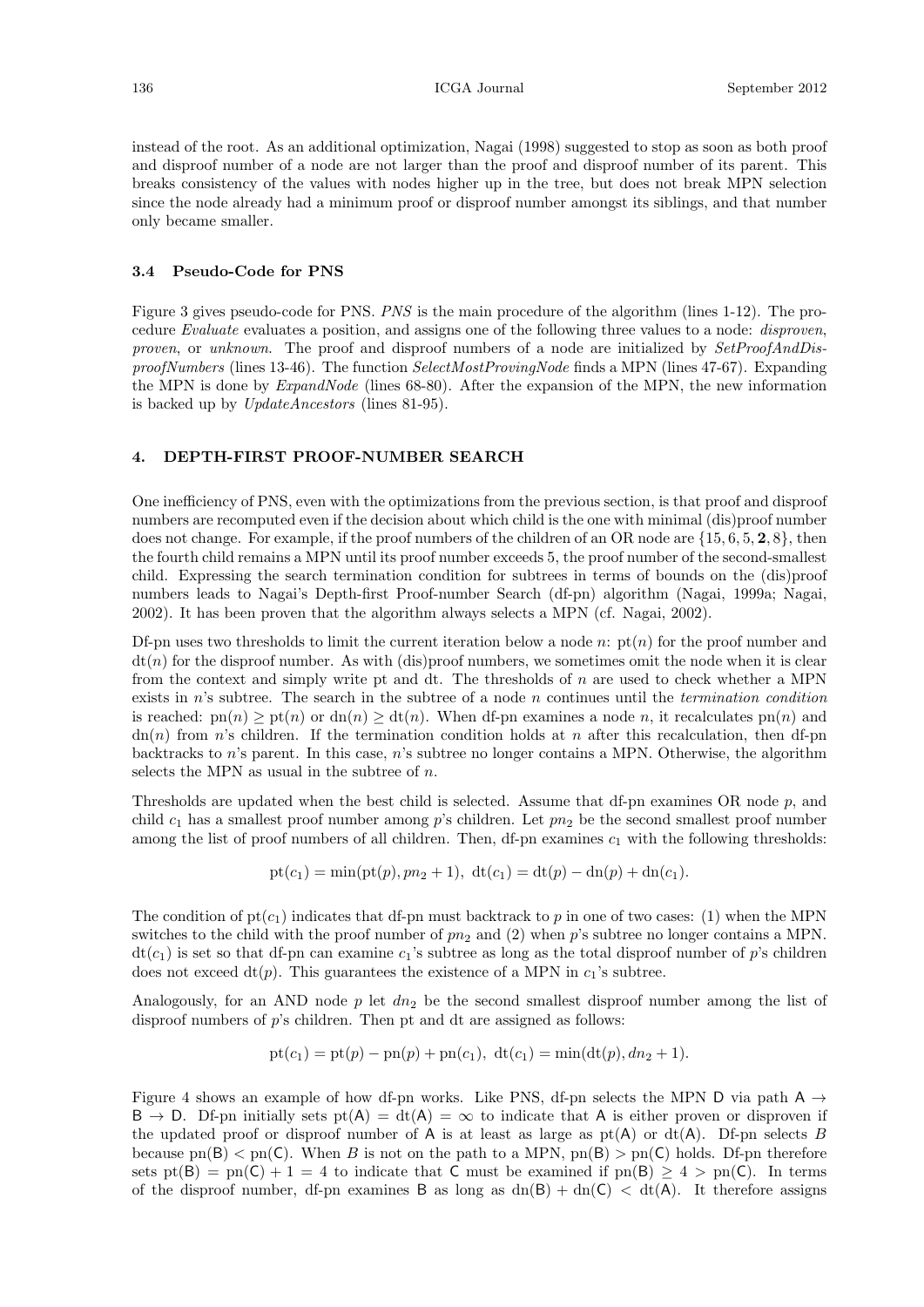```
1: // Set up for the root node
2: void PNS(node Root) {
3: Evaluate(Root);
4: SetProofAndDisproofNumbers(Root);
5: node current = Root;
6: node mostProving;
7: while (Root.proof \neq 0 && Root.disproof \neq 0) {
8: mostProving = SelectMostProvingNode(current); 54:
9: ExpandNode(mostProving);
10: current = UpdateAncestors(mostProving, Root);
11: }
12: }
13: // Calculating proof and disproof numbers
14: void SetProofAndDisproofNumbers(node N) {
15: if (N.expanded) // Internal node;
16: if (N.\text{type} == \text{AND}) {
17: N. \text{proof} = 0;18: N \cdot \text{disproof} = \infty;19: for (each child C of N) {
20: N.\text{proof} = N.\text{proof} + C.\text{proof};21: if (C \text{.disproof} < N \text{.disproof})22: N \cdot \text{disproof} = \text{C-disproof};23: }
24: }
25: else { // OR node
26: N. \text{proof} = \infty;27: N \cdot \text{disproof} = 0;28: for (each child C of N) {
29: N \cdot \text{disproof} = N \cdot \text{disproof} + C \cdot \text{disproof};30: if (C. proof < N.proof)31: N\text{.proof} = C\text{.proof};32: }
33: }
34: else // Terminal or non-terminal leaf
35: switch (N.value) {
36: case disproven:
37: N. \text{proof} = \infty;38: N \cdot \text{disproof} = 0;39: case proven:
40: N. \text{proof} = 0;41: N \cdot \text{disproof} = \infty:
42: case unknown:
43: N. \text{proof} = 1;44: N \cdot \text{disproof} = 1;45: }
46: }
                                                      47: // Select a MPN
                                                      48: node SelectMostProvingNode(node N) {
                                                      49: int value = \infty;
                                                      50: node best;
                                                      57: }
                                                      63: }
                                                      64: \qquad \mathsf{N} = \mathsf{best};65: }
                                                      66: return N;
                                                      67: }
                                                      68: // Expand node
                                                      72: Evaluate(C);
                                                      77: break;
                                                      78: }
                                                      80: }
                                                      83: loop {
                                                      90: return N;
                                                      92: return N;
                                                      94: }
                                                      95: }
```
51: while (N.expanded) { 52: if  $(N.\text{type} == \text{OR})$  // OR Node 53: for (each child C of N) if (value  $>$  C.proof) { 55: best  $= C$ ;  $56:$  value =  $C. \text{proof};$ 58: else // AND Node 59: for (each child C of N) 60: **if** (value > C.disproof) {  $61:$  best = C;  $62:$  value = C.disproof; 69: void ExpandNode(node N) { 70: GenerateChildren(N); 71: for (each child  $\mathsf{C}$  of  $\mathsf{N}$ ) { 73: SetProofAndDisproofNumbers(C); 74: // Addition to original code 75: **if** ((N.type == OR && C.proof == 0) || 76: (N.type == AND && C.disproof == 0)) 79:  $N$ . expanded  $=$  true; 81: // Update ancestors 82: void UpdateAncestors(node N, node Root) { 84: int oldProof =  $N.$ proof; 85: int oldDisProof =  $N$ .disproof; 86: SetProofAndDisproofNumbers(N); 87: // No change on the path 88: **if** (N.proof  $=$  oldProof && 89:  $N \cdot \text{disproof} == \text{oldDisProof}$ 91:  $if(N == Root)$ 93:  $N = N.parent;$ 

Figure 3: Pseudo-code of the PNS algorithm with Allis' enhanced backpropagation scheme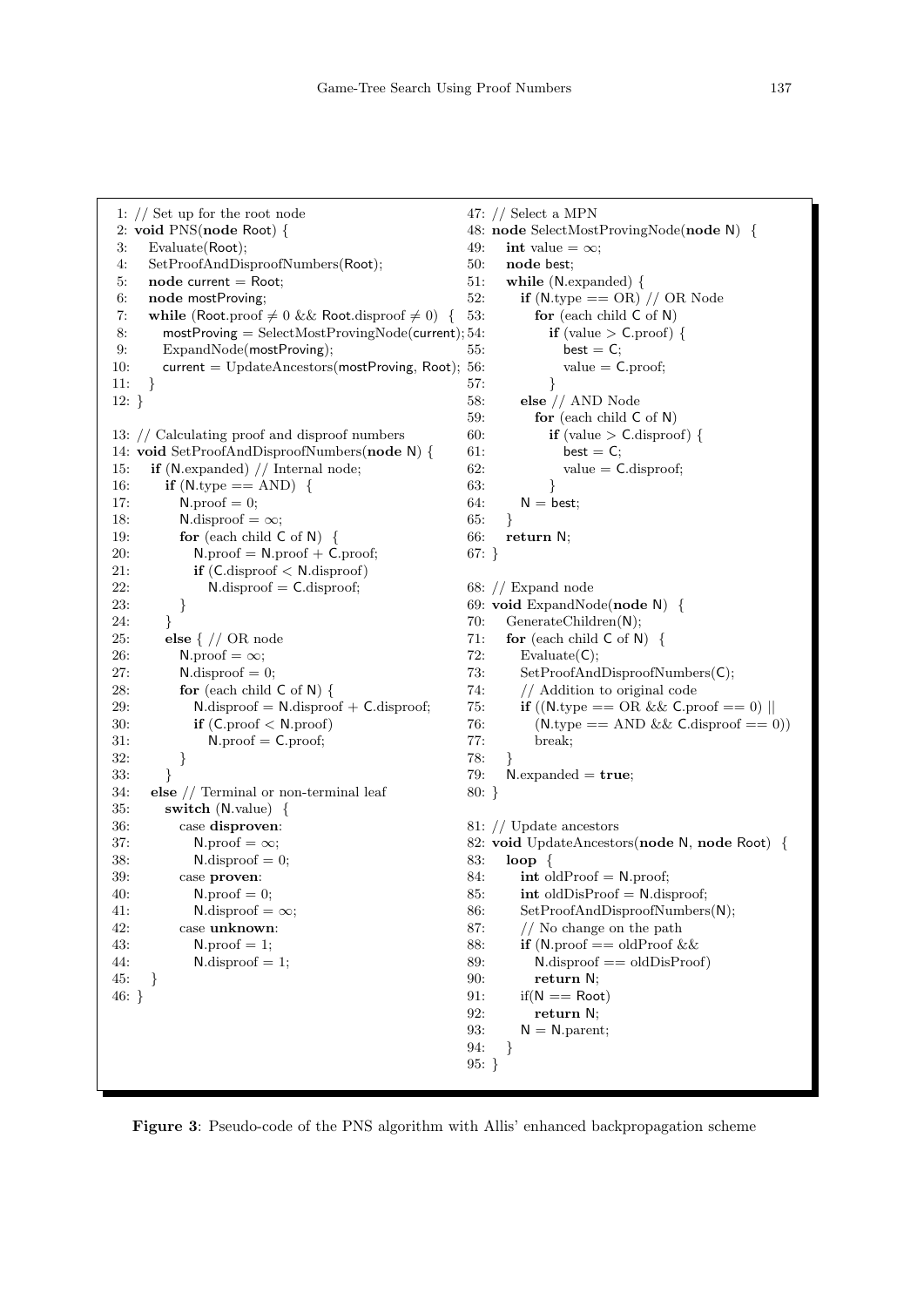

Figure 4: Example of the behavior of df-pn. Squares are OR nodes and circles are AND nodes. Each node's pn is given by the upper number, its dn by the lower number.

 $dt(B) = dt(A) - dn(C) = \infty - 1$ . At B, since  $dn(D) < dn(E)$ , df-pn selects D and examines D as long as both B and D are on the path to a MPN. This termination condition holds if  $dn(D)$  is at least as large as  $dt(B)$  or  $dn(E) + 1$ . Df-pn therefore sets  $dt(D) = min(dt(B), dn(E) + 1) = 3$ . Analogously, if  $p_n(D) + pn(E) \geq pt(B)$ , B is not on the path to a MPN. Hence,  $pt(D) = pt(B) - pn(E) = 4 - 1 = 3$ . As long as  $pn(D) < 3$  and  $dn(D) < 3$ , df-pn examines the subtree rooted at D without backpropagating proof and disproof numbers to A and B because D's subtree is guaranteed to contain a MPN.

Figure 5, adapted and modified from Kishimoto and Müller (2008), shows pseudo-code of df-pn<sup>8</sup>. The code is written in negamax fashion to avoid two dual cases. For node n,  $n.\phi$  and  $n.\delta$  are defined as follows:

$$
n.\phi = \begin{cases} \text{pn}(n) & (n \text{ is an OR node}) \\ \text{dn}(n) & (n \text{ is an AND node}), \end{cases}
$$
  

$$
n.\delta = \begin{cases} \text{dn}(n) & (n \text{ is an OR node}) \\ \text{pn}(n) & (n \text{ is an AND node}). \end{cases}
$$

With this notation,  $n.\phi$  and  $n.\delta$  for an internal node n simply become:

$$
n.\phi = \min_{i=1,2,\cdots,k} c_i.\delta, \quad n.\delta = \sum_{i=1}^k c_i.\phi,
$$

where  $c_i$  are the children of n.

In the pseudo-code, df-pn returns the value of the root. The fields  $n.\phi$  and  $n.\delta$  are used for two purposes: initially they hold the thresholds for  $\phi$  and  $\delta$ . After n is examined, they hold the proof and disproof numbers of n. The main function  $Df$ -pn (lines 1-10) initializes both thresholds to infinity, and then calls the recursive function MID that performs multiple iterative deepening at a node. When returning from  $MID$ , the root node is either proven or disproven (see lines 6-9).  $MID$  (lines 11-34) traverses the subtree below node  $n$  in a depth-first manner. It performs no backtracks while proof or disproof numbers do not exceed the threshold and while it does not encounter a terminal leaf (see lines 21-30). IsTerminal checks whether  $n$  is a terminal leaf, while *Evaluate* stores proof and disproof numbers for an (either proven or disproven) terminal leaf in  $n.\phi$  and  $n.\delta$ , respectively.

<sup>&</sup>lt;sup>8</sup>The presented code is slightly different from the original df-pn pseudo-code of Nagai (2002) in order to fix an essential performance problem.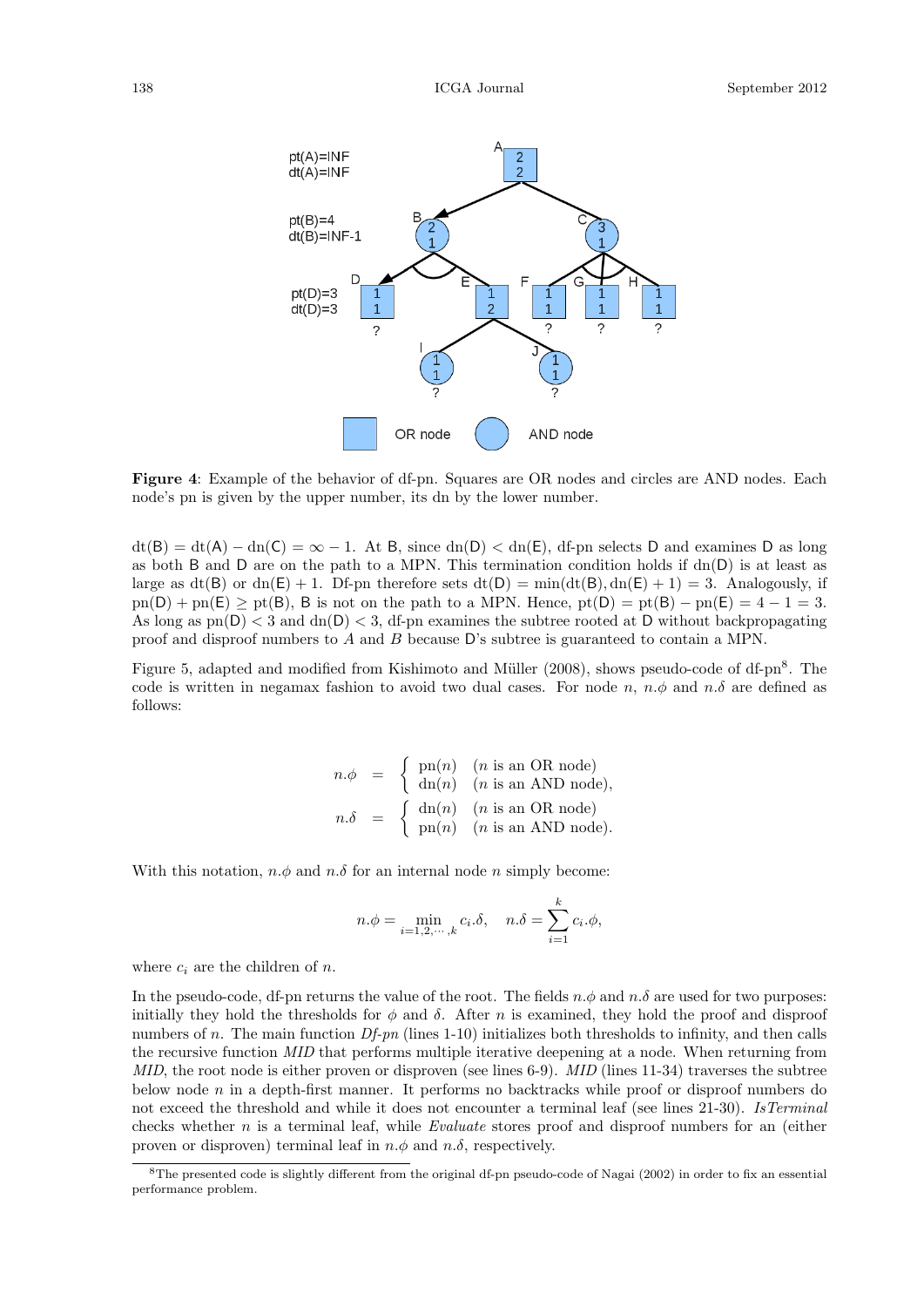```
1: // Set up for the root node
 2: // Note that the root is an OR node
 3: int Df-pn(node R) {
 4: R.\phi = \infty; R.\delta = \infty;
 5: MID(R);6: if (R.\delta = \infty)7: return proven;
 8: else
9: return disproven;
10: }
11: // Perform search with thresholds
12: void MID(node N) {
13: // Terminal leaf
14: if (IsTerminal(N)) {
15: Evaluate(N);
16: // Store (dis)proven node
17: SaveProofandDisproofNumbers(N, N, \phi, N, \delta);
18: return;
19:
20: GenerateMoves(N);
21: // Continue search until satisfying
22: // the termination condition
23: while (N.\phi > \Delta Min(N) \&\&24: N.\delta > \Phi \text{Sum(N)}) {
25: \mathsf{C}_{best} = \text{SelectChild}(\mathsf{N}, \phi_c, \delta_2);26: // Update thresholds
27: C_{best}.\phi = N.\delta + \phi_c - \Phi \text{Sum}(N);28: C_{best}.\delta = \min(N.\phi,\delta_2 + 1);29: \text{MID}(\mathsf{C}_{best});30: }
31: // Store search results
32: N.\phi = \Delta \text{Min}(N); N.\delta = \Phi \text{Sum}(N);
33: SaveProofandDisproofNumbers(N, N, \phi, N, \delta);
34: }
                                                               35: // Select the best child
                                                               36: node SelectChild(node N, int \&\phi_c, int \&\delta_2) {<br>37: node C<sub>best</sub>;
                                                                     node\mathsf{C}_{\mathit{best}};38: \delta_c = \phi_c = \infty;39: for (each child C of N) {
                                                               40: RetrieveProofandDisproofNumbers(C, \phi, \delta);
                                                               41: // Store the smallest and second
                                                               42: // smallest \delta in \delta_c and \delta_243: if (\delta < \delta_c) {
                                                               44: C_{best} = C;45: \delta_2 = \delta_c; \phi_c = \phi; \delta_c = \delta;
                                                               46: }
                                                               47: else if (\delta < \delta_2)48: \delta_2 = \delta;49: if (\phi = \infty)50: return C_{best};
                                                               51: }
                                                               52: return C_{best};
                                                               53: }
                                                               54: // Compute the smallest \delta of N's children
                                                               55: int ∆Min(node N) {
                                                               56: int min = \infty;
                                                               57: for (each child C of N) {
                                                               58: RetrieveProofandDisproofNumbers(C, \phi, \delta);
                                                               59: min = \min(min,\delta);60: }
                                                               61: return min;
                                                               62: }
                                                               63: // Compute sum of \phi of N's children
                                                               64: int \Phi \text{Sum}(\text{node N}) {
                                                               65: int sum = 0;
                                                               66: for (each child C of N) {
                                                               67: RetrieveProofandDisproofNumbers(C, \phi, \delta);
                                                               68: sum = sum + \phi;69: }
                                                               70: return sum;
                                                               71: }
```
Figure 5: Pseudo-code of the df-pn algorithm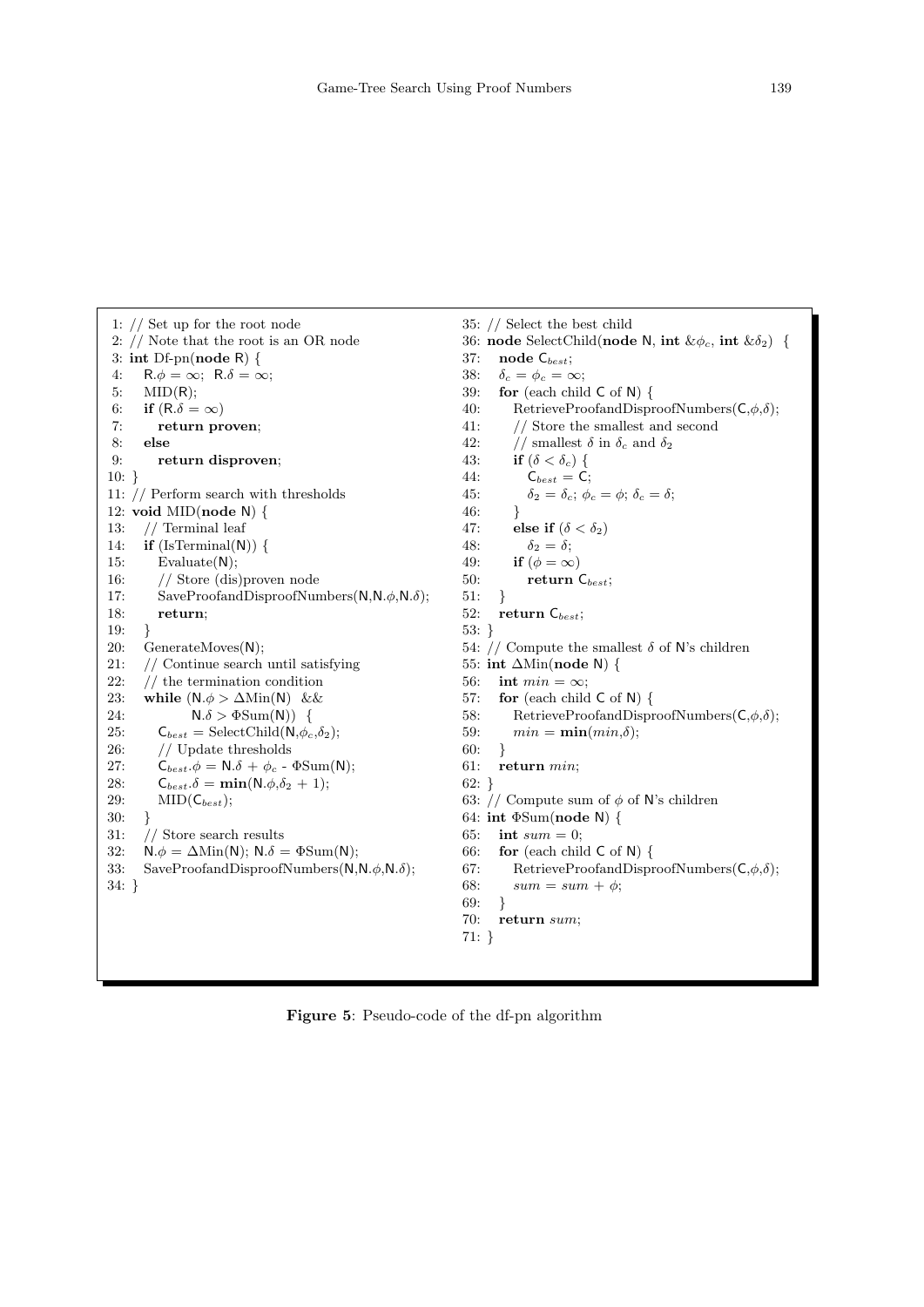When a node n is expanded, a best child  $c_{best}$  in terms of proof and disproof numbers is selected by  $SelectChild$  (lines 35-53) for a recursive call to  $MID$  with the aforementioned new thresholds (see lines 25-29).  $n.\phi$  corresponds to  $c_{best}.\delta$  in the negamax formulation.

PNS variants including df-pn require a data structure such as a transposition table (see Subsection 5.1 for more details) that preserves the proof and disproof numbers previously computed at internal nodes. In the code, RetrieveProofandDisproofNumbers and SaveProofandDisproofNumbers are used to read and write table entries.

### 5. PNS VARIANTS WITH LIMITED MEMORY

The memory requirements of PNS are huge since the whole search tree is stored in memory. This section describes the two main approaches for dealing with limited memory for PNS. First, transposition tables and their associated replacement strategies are explained in Subsection 5.1. Next,  $PN^2$  variants are explained in Subsection 5.2.

### 5.1 Transposition Table and Replacement Strategies

Because all PNS variants repeatedly traverse paths from the root to a MPN, they must preserve proof and disproof numbers at internal nodes in some data structure. A transposition table (TT) (Greenblatt, Eastlake, and Croker, 1967) is a hash table which can be used to store previously computed proof and disproof numbers by mapping a game position to its corresponding transposition table entry. TTs are used in many PNS implementations, such as (Breuker, 1998; Seo *et al.*, 2001; Nagai, 2002). A TT can quickly retrieve proof and disproof numbers for each revisited node and reuse them for positions that can be reached via multiple paths. Techniques for ensuring correctness of the search when using a TT are described in Subsection 6.2.

No matter which data structure is used to store proof and disproof numbers, it is indispensable to control the memory use during search, in case the explored search space does not fit completely into the available memory. One way to reduce the memory footprint is to use the  $PN<sup>2</sup>$  algorithm, which will be described in the next subsection. Another way is to use a TT with replacement strategies. While strategies based on two-level TT are commonly used in  $\alpha\beta$  search (Breuker, Uiterwijk, and van den Herik, 1996), the consensus in the computer shogi community working on tsume-shogi solvers is that they are ineffective for PNS variants in that domain.

The df-pn Hex solver of Pawlewicz (2012) uses the multiple-probe scheme of Beal and Smith (1996), which is popular with  $\alpha\beta$  chess programs such as FRUIT and STOCKFISH. The technique probes four consecutive entries in a single hash table, and overwrites a TT entry with smallest subtree size among the four. Similarly, Seo's tsume-shogi solver examines about 100 TT entries to find a candidate to replace (Seo, 1998). His solver uses the PNS variant  $PN^*$  (Seo, 1995; Seo *et al.*, 2001).

Allis *et al.* (1994) introduce two pruning techniques that remove useless nodes from the search tree. (1) DeleteSolvedSubtree deletes all subtrees with proof or disproof number equal to 0 when an ancestor is proven or disproven by backpropagation. (2) DeleteLeastProving removes the child of an OR node with the maximum proof number and the child of an AND node with the maximum disproof number. Gnodde (1993) describes a detailed implementation of  $DeleteLeastProving$ , and suggests to use the highest ratio of proof and disproof numbers for selecting a least promising node.

Nagai (1999b) presents several replacement and garbage collection strategies. The  $SmallTreeGC$  algorithm is used in high-performance tsume-shogi solvers and in the world's best life-and-death solver in Go (Nagai, 2002; Okabe, 2005; Kishimoto and Müller, 2005b; Kishimoto, 2010; Kaneko, 2010). When the TT becomes full, SmallTreeGC discards a fixed fraction  $R$  of the TT entries, starting with those of smallest subtree size. The value of  $R$  is determined empirically. A hybrid approach using both a replacement strategy and SmallTreeGC has been proposed by Nagai (2002).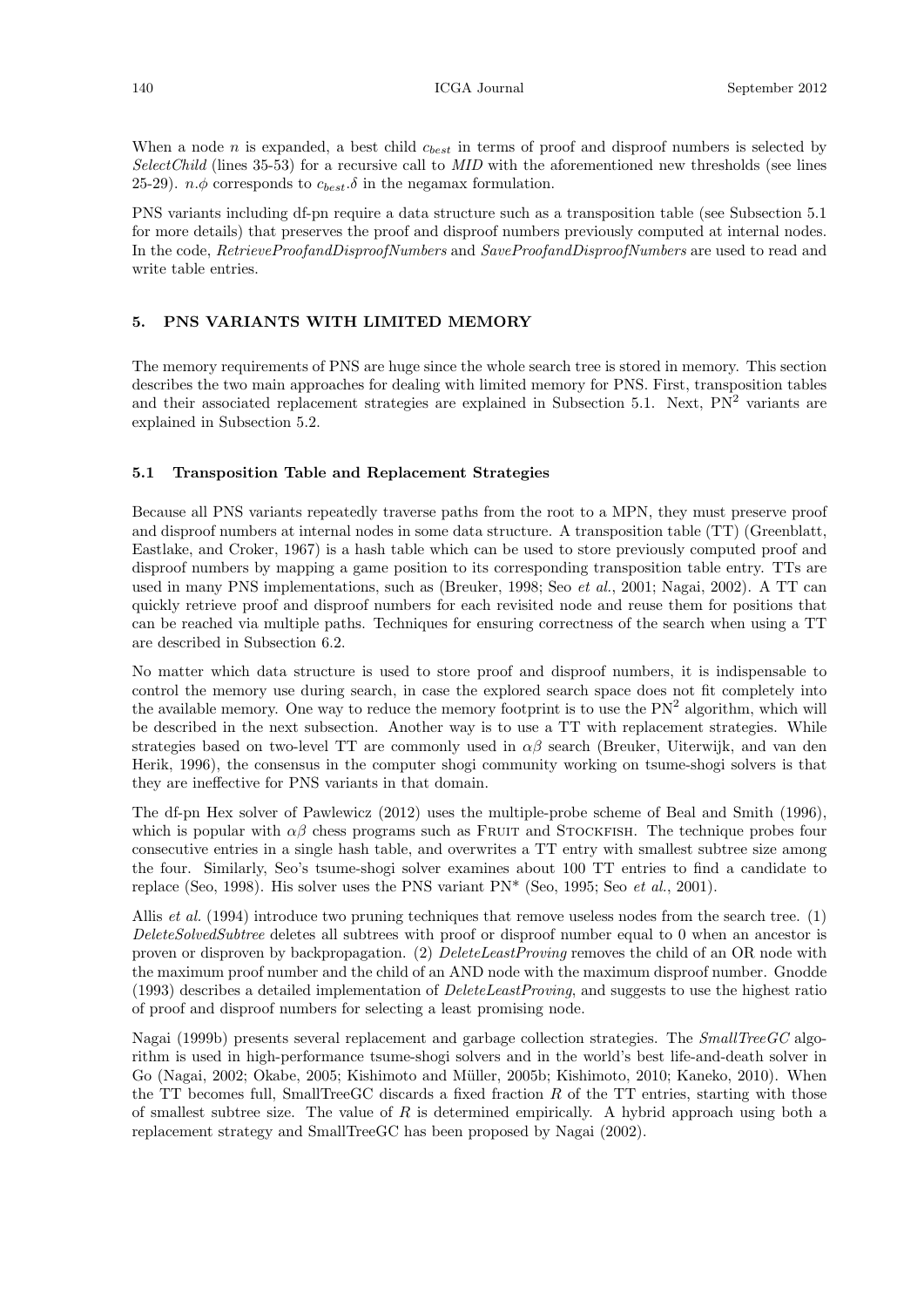# $5.2\quad {\rm PN}^2$  and PDS–PN

 $PN<sup>2</sup>$  is proposed by Allis (1994) as an algorithm to reduce the memory requirements of PNS. It has been elaborated upon in Breuker (1998). Its implementation and testing for chess positions is extensively described in Breuker, Uiterwijk, and van den Herik (2001). PN<sup>2</sup> consists of two levels of PNS. The first level consists of a PNS called  $PN_1$ , which calls a PNS at the second level  $(PN_2)$  for an evaluation of the MPN of the  $PN_1$  search tree. This  $PN_2$  search is limited by a given maximum number of nodes that can be stored in memory. Setting this maximum carefully is crucial because it determines the trade-off between the memory consumption and the speed of  $PN^2$ .

There are two main approaches for setting this limit for  $PN<sub>2</sub>$  search. (1) Allis (1994) suggests using the size (i.e., number of nodes) of the  $PN_1$  search tree. The disadvantage of this approach is that small problems take much longer to be solved than with standard PNS. To counter this disadvantage, (2) Breuker (1998) suggests a limit that is a fraction of the size of the  $PN_1$  search tree. This fraction should start small, and grow larger as the size of the first-level search tree grows. Breuker denotes this fraction as  $f(x)$ , where x is the size of the PN<sub>1</sub> search tree. In his experiments on chess positions, Breuker (1998) proposes a logistic growth function  $f(x) = \frac{1}{1 + e^{\frac{a-x}{b}}}$ . The parameters a and b are strictly positive and require tuning for optimal performance (Breuker, 1998). The size of  $PN<sub>2</sub>$  is further limited by the amount of physical memory. If  $N$  is the physical limit of nodes that can be stored, the maximum size of PN<sub>2</sub> is  $y = min(x \times f(x), N - x)$ . The PN<sub>2</sub> search is stopped when the number of nodes stored in memory exceeds y or the subtree is (dis)proven. After completing a  $PN<sub>2</sub>$  search, the children of the root of the  $PN<sub>2</sub>$  search tree are preserved, but their subtrees are removed from memory. The children of the MPN (the root of the  $PN<sub>2</sub>$  search tree) are not immediately evaluated by a second-level search; such child nodes are evaluated only after they become the MPN. This is called *delayed evaluation*. We remark that for PN<sub>2</sub>-search trees, *immediate evaluation*, where each generated node is immediately evaluated, is used (Allis, 1994). This two-level search is schematically sketched in Figure 6.



Figure 6: Schematic sketch of  $PN^2$ .

PDS–PN by Winands *et al.* (2004) combines  $PN<sup>2</sup>$  with a predecessor algorithm of df-pn called PDS (Nagai, 1998; Nagai, 1999b). PDS–PN is a  $PN^2$  variant that uses PDS for its  $PN_1$  search and normal PNS for its PN<sup>2</sup> search. Since the first level search uses the TT, PDS–PN is not restricted by memory in practice. At the second level, it profits from the speed given by the immediate evaluation of PNS<sup>9</sup>. While it has not yet been seen in practice, a DFPN-PN algorithm should probably replace PDS-PN in domains where PDS-PN is preferable to df-pn and  $PN^2$ .

<sup>9</sup>Nagai's Othello implementation (Nagai, 1999b) improves the node expansion rate of PDS with the TT by preserving in each TT entry the pointers to the TT entries of generated children. With the help of this data structure, proof and disproof numbers are computed efficiently by only traversing these pointers. This technique improves speed at the price of using extra memory.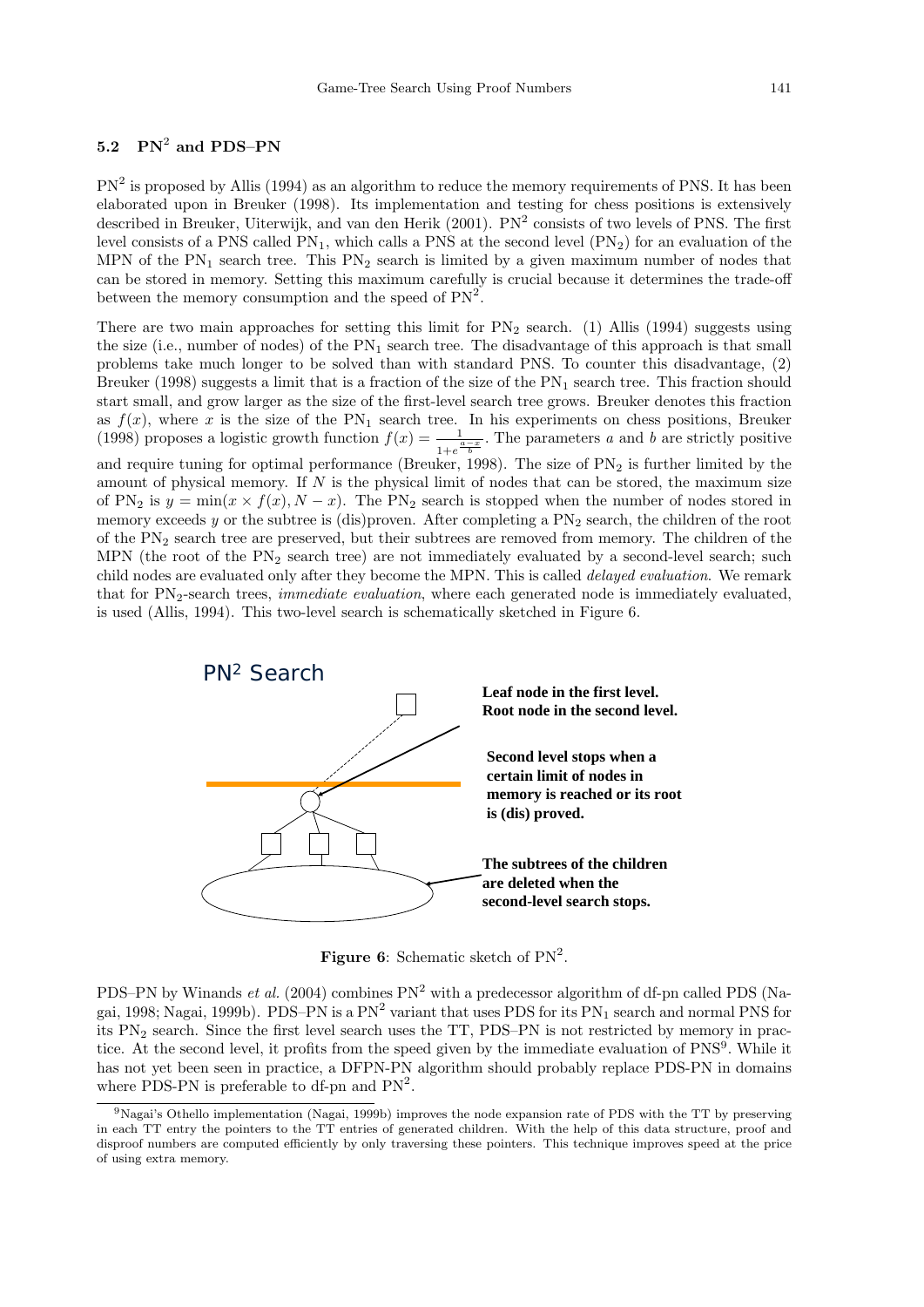#### 6. PNS TECHNIQUES FOR DIRECTED ACYCLIC AND CYCLIC GRAPHS

For most popular games, representing the search space as a tree is quite inefficient, since equivalent positions can be reached via different move sequences. In the tree model, all these positions have to be solved independently, while in a *directed acyclic graph* (DAG) model, a single node reached through different paths can represent all these equivalent positions. A big complication is caused by repetition rules: the value of a game state may depend not only on the position on the board, but also on the history. For example, a position in chess may be a sure win for one player, but if that player carelessly allows the same position to repeat three times, then the opponent can claim a draw by repetition. A game with repetitions can be modeled by a *directed cyclic graph* (DCG). Care must be taken to prevent infinite loops in algorithms on such graphs. Also, the outcome of a game no longer depends only on the position reached, but also on the move history, the specific sequence of moves taken to reach the position. Ignoring history can lead to the graph history interaction (GHI) problem (Campbell, 1985).

Trying to run a tree-based PNS algorithm on a DAG or DCG runs into several problems: (1) overestimation of proof/disproof numbers, (2) the Graph-History Interaction problem, and (3) infinite loops. These problems together with their published solutions are discussed in detail below.

### 6.1 The Overestimation Problem of Proof and Disproof Numbers



Figure 7: Example of overestimating pn(A)

If the search space is a directed acyclic graph (DAG), then PNS variants applying the standard backpropagation rule from trees can count the same node more than once when computing proof and disproof numbers. We call this the overestimation problem. In Figure 7,  $pn(A)$  is overestimated by counting pn(D) twice:

 $p_n(A) = p_n(B) + p_n(C) = p_n(D) + p_n(D) = 2 p_n(D).$ 

However, the correct result would be  $pn(A) = pn(D)$  since proving D proves B, C and A.

Simply ignoring the overestimation problem can be a practical choice in some applications (Allis *et al.*, 1994; Schadd et al., 2008). However, in difficult domains such as tsume-shogi the overestimation problem can cause severe performance degradation (Seo, 1995; Seo et al., 2001; Kishimoto, 2010). Nodes that would be easy to prove but have many transpositions in their sub-graph can be assigned huge proof numbers and therefore will not be expanded for a long time.

Schijf (1993) proposes an algorithm that always accurately computes proof and disproof numbers for a DAG. However, this algorithm was impractical even for solving  $3 \times 3$  Tic-Tac-Toe due to both immense computational overhead and a huge memory requirement. Considerable work has gone into approximation algorithms, which may sometimes over- or underestimate proof and disproof numbers. Schijf et al. (1993, 1994) present a PNS-specific algorithm that is successfully used to solve Connect-Four and Qubic (Uiterwijk, van den Herik, and Allis, 1990; Allis and Schoo, 1992; Allis, 1994). When generating a new node, the algorithm checks whether that node is a transposition. If so, then it is merged with the existing identical node. Additionally, in the update procedure of PNS, the algorithm recursively updates all parents instead of just one.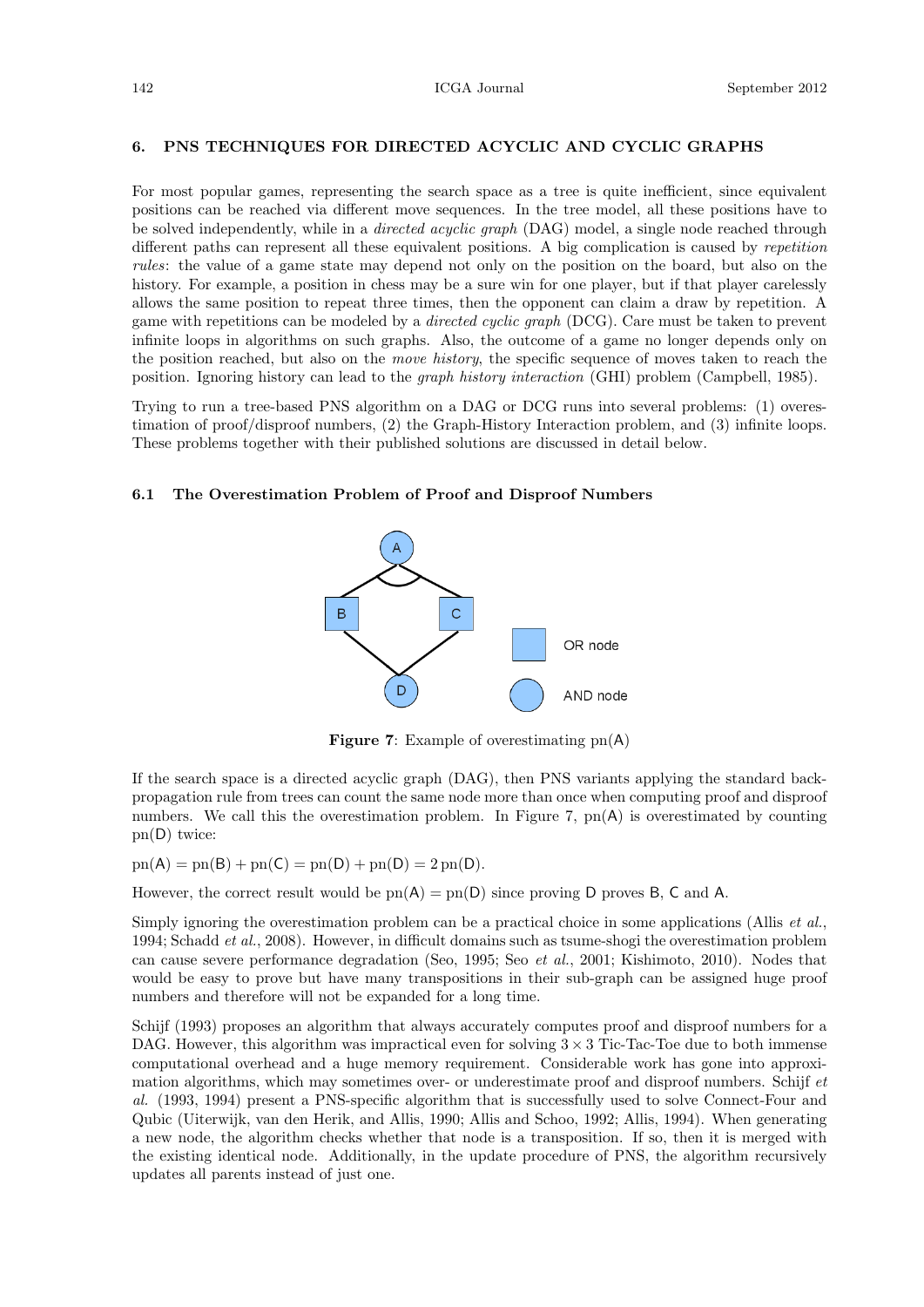Proof-set search (Müller, 2003) backs up proof sets containing sets of leaf nodes, which are sufficient to prove or disprove positions, instead of proof numbers which count the size of such sets. While the algorithm is of theoretical interest and allows to trade off between memory requirement and solution quality, it has not been a success in practice.

Weak proof-number search (WPNS) (Ueda et al., 2008), a small modification of work by Okabe (2005), sets  $pn(n) = \max_{1 \leq i \leq k} pn(c_i) + k - 1$ , where  $c_1, \dots, c_k$  are the children of AND node *n*. The disproof numbers of OR nodes are handled analogously, while proof numbers at OR nodes and disproof numbers at AND nodes are computed in the regular way. WPNS avoids overestimation when computing  $pn(n)$ by lowering the contribution of all children except the one with largest proof number to 1. Therefore a WPNS-style proof number consists a term for the "heaviest" child plus the count of the number of other children.

Nagai (2002) presents a method to detect an AND node  $n$  that suffers from overestimation of the proof number and takes the maximum of proof numbers of n's children instead of summing them up. This approach is incorporated into df-pn. The disproof number at an OR node is handled analogously. Nagai's algorithm stores a pointer to one parent p in each TT entry. When n is reached via p, p is saved in n's TT entry. Then, if n is reached via another parent q, there may exist a node m that counts  $\text{pn}(n)$ or  $dn(n)$  more than once. Such m is detected by checking if one of n's ancestors obtained by keeping traversing pointers in the TT is merged into  $m$  on the path of the current df-pn search. For example, assume that df-pn first reaches D via path  $A \rightarrow B \rightarrow D$  in Figure 7. The TT entry for D keeps the pointer to B to indicate that D has one parent B. Analogously, the TT entry for B contains a pointer to A. Next, if df-pn reaches D via  $A \rightarrow C \rightarrow D$ , it recognizes that D has more than one parent, indicating a possible overestimation. By comparing the path of the current df-pn search with the path obtained from traversing parent pointers in the TT, df-pn detects the possible overestimation at the shared ancestor node A. In this case, Nagai's approach calculates  $pn(A) = max(pn(B), pn(C)) = pn(D)$ .



**Figure 8:** Example in which SNDA accurately calculates  $pn(A)$ 

The Source Node Detection Algorithm (SNDA) generalizes Nagai's idea in order to compute proof and disproof numbers more accurately (Kishimoto, 2010). As in Nagai's approach, SNDA preserves the pointer to one parent in each TT entry. Additionally, SNDA saves the moves in the TT entry if by using Nagai's pointer-based approach it detects that via children generated by these moves df-pn can reach the same descendant causing overestimation. SNDA then computes the sum of the maximum of (dis)proof numbers of such children and the (dis)proof numbers of the other children that are irrelevant to overestimating (dis)proof numbers. For example, in Figure 8, Nagai's approach calculates  $pn(A)$  $\max(\text{pn}(B), \text{pn}(C), \text{pn}(E)) = \max(\text{pn}(D), \text{pn}(E))$ , because it detects that  $\text{pn}(A)$  may be overestimated and then takes the maximum of the proof numbers of all of A's children. In contrast, SNDA not only detects that overestimation may occur at A but also saves branches  $A \to B$  and  $A \to C$  in the TT to indicate that these branches may be a cause of overestimation. As a result, SNDA computes  $p_n(A) = \max(p_n(B), p_n(C)) + p_n(E) = p_n(D) + p_n(E)$ , which is an accurate proof number in this example.

#### 6.2 The Graph-History Interaction Problem

Despite the existence of an exact algorithm (Schijf, 1993), computing true proof and disproof numbers in directed cyclic graphs (DCG) becomes even more difficult than in DAG. Often, practical game programs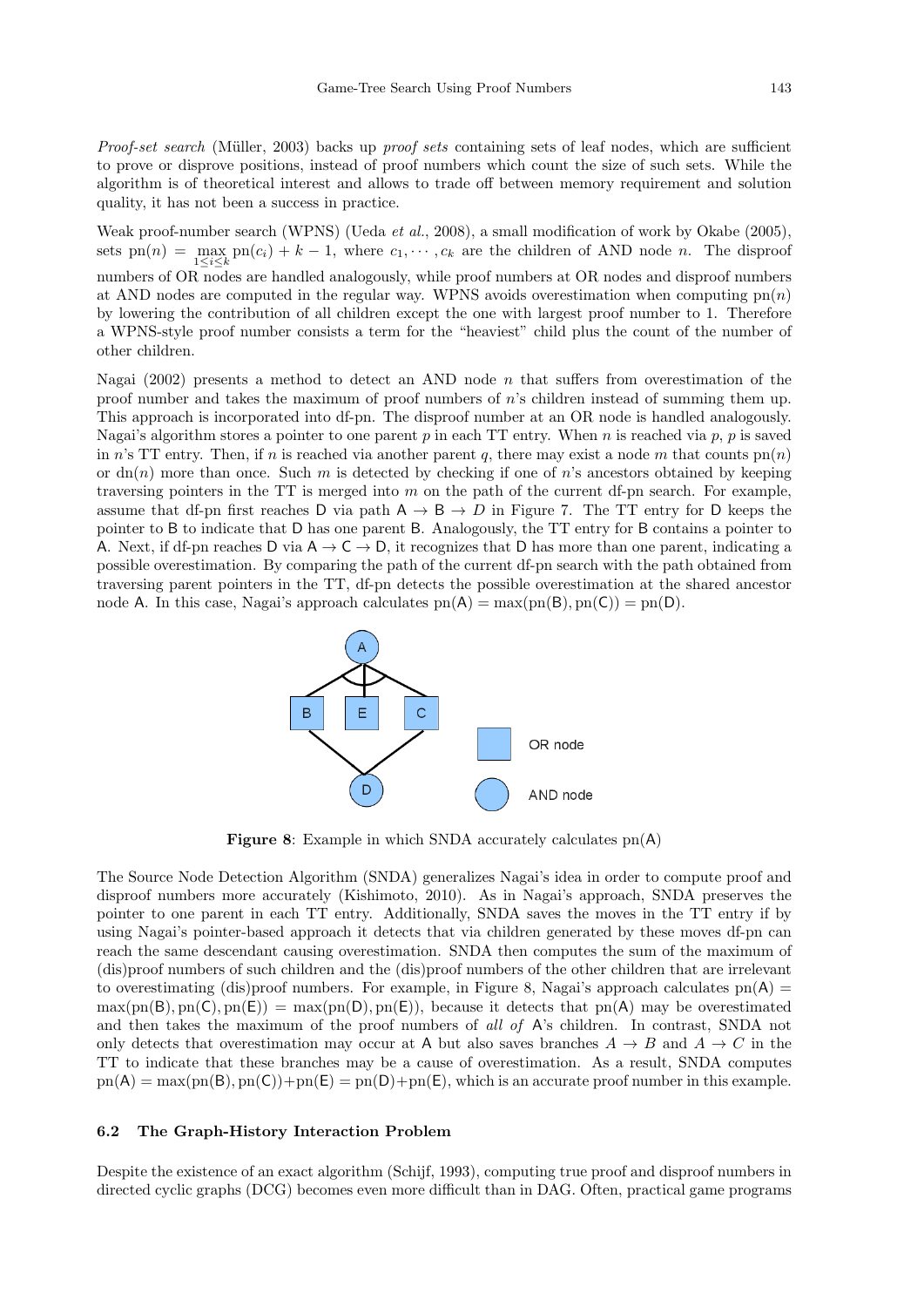

Figure 9: The GHI problem

represent history information incompletely, or not at all, leading to DCG structures even if the game itself is loop-free. Many implementations of PNS variants ignore the history of the position in a DCG when retrieving previously calculated proof and disproof numbers from data structures such as the TT. Such programs may mistakenly regard proven positions as disproven and vice versa. This is the so-called Graph-History Interaction (GHI) problem (Palay, 1983; Campbell, 1985).

Figure 9, adapted from Kishimoto and Müller (2004), shows an example of the GHI problem. Assume that a move leading to a repeated position is a loss for the first player and a PNS variant uses the TT to store search results. In this example, node A is a winning position for the first player, because  $A \rightarrow C \rightarrow F \rightarrow H \rightarrow E \rightarrow G$  leads to a win. However, if the algorithm searches nodes in the order below it leads to the wrong outcome:

- 1. Search  $A \rightarrow B \rightarrow E \rightarrow H \rightarrow E$ . A loss is stored in the TT entry for H, because the position repetition cannot be avoided.
- 2. Search  $A \rightarrow B \rightarrow D$ . A loss is stored for AND node B.
- 3. Search  $A \rightarrow C \rightarrow F \rightarrow H$ . A loss is retrieved from the TT for H and is backpropagated to F and C.
- 4. Although A is a win, it is now incorrectly labeled as a loss because losses are stored for both children B and C.

In their work on the GHI problem in PNS variants, Schijf et al. (1993, 1994) note that it is unnecessary to compute correct proof and disproof numbers for unproven nodes and propose three algorithms. The tree method uses no transpositions and has the disadvantage of not reusing results. The DAG method defines two classes of moves: conversion moves that are irreversible and non-conversion moves that may be reversible. The DAG method maps identical positions to a single node for conversion moves, while identical positions reached by at least one non-conversion move are treated as different nodes. Despite its effectiveness in practice, their DCG method sometimes results in incorrect disproofs, because the internal nodes of the DCG method might contain repetition-dependent outcomes as if they were repetition-independent outcomes. (Schijf, 1993).

Moldenhauer (2009) addresses GHI in the Cops and Robber domain and provides a specific solution to this scenario. In this approach, df-pn stores the minimum cost from the root to  $n$  (called the g-value) in the TT entry for n.

Breuker *et al.* present the Base-Twin Algorithm (BTA), a PNS-specific solution to GHI (Breuker, 1998; Breuker et al., 2001). A df-pn-specific approach is presented by Nagai (2002). These approaches deal with a special case of GHI, where a move leading to a repetition leads to a single fixed outcome such as draw.

Kishimoto and Müller (2004) propose the first general and practical GHI solution that can correctly and efficiently handle complicated GHI scenarios. As in (Breuker *et al.*, 2001), a TT entry is split into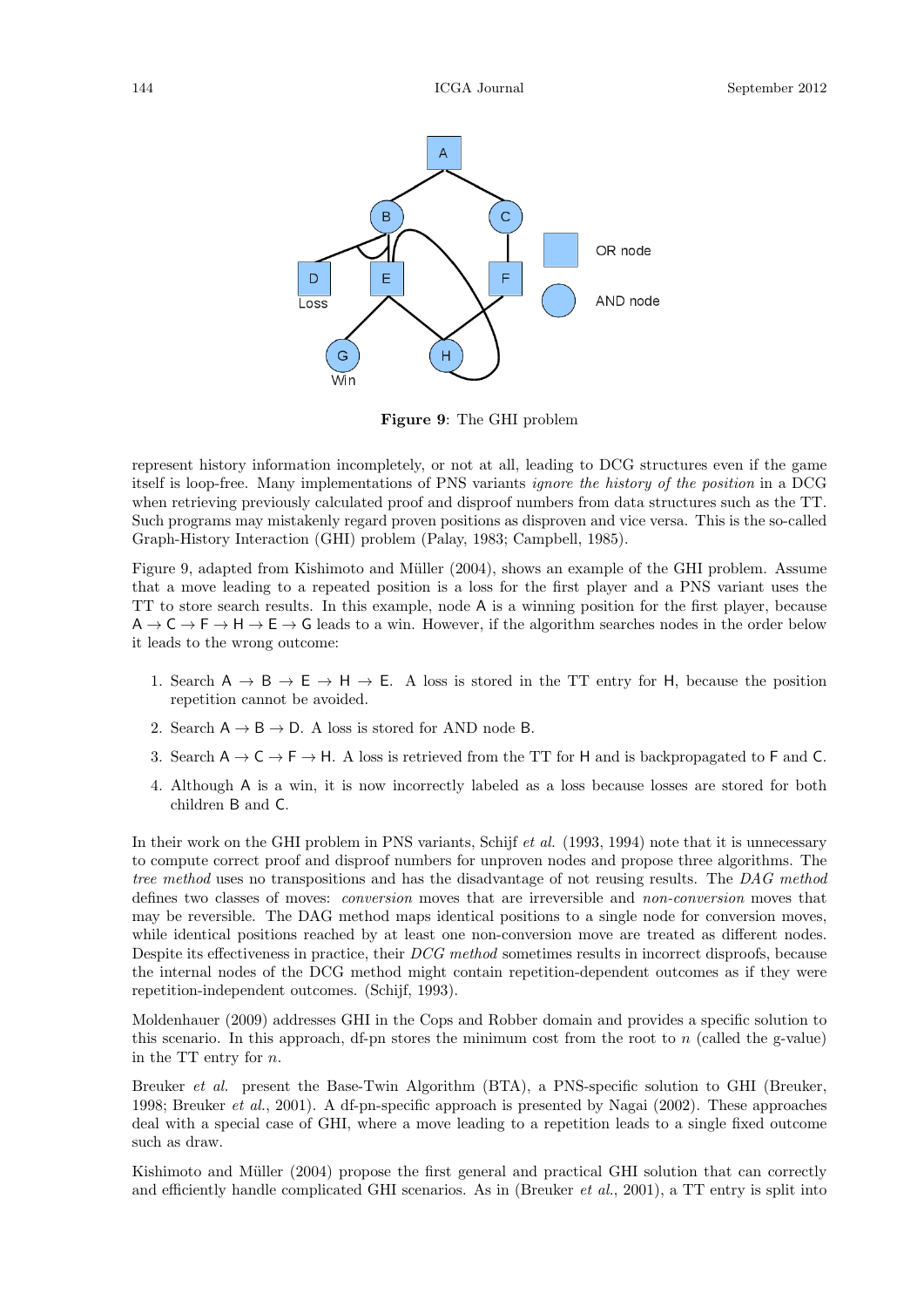a base entry and additional twin entries. When a result that involves repetitions is saved in the TT at a node via path p, it is saved in a twin entry by indicating that the result is valid via path p. If the result is either repetition-free or unproven, it is saved in the base entry. In the case when proven or disproven nodes are replaced in the TT, Kishimoto and Müller's (2004) GHI solution still guarantees returning the correct binary value, but may construct an incorrect proof tree or disproof tree. Kishimoto (2005) bypasses this issue by efficiently reconstructing the (dis)proof tree starting from the root after df-pn solves the game. The algorithm of Kishimoto (2005) works correctly even when arbitrary TT entries are replaced.

### 6.3 The Infinite Loop Problem

Given unlimited memory, df-pn is proven to be a complete algorithm on finite DAG (Kishimoto and Müller, 2008). However, it is incomplete on finite DCG even when incorporating a correct GHI solution, due to the infinite loop problem (Kishimoto and Müller, 2008). When node  $n$  is part of a cycle in the graph, and  $p(n)$  or  $dn(n)$  is computed, the standard computation of proof and disproof numbers may define  $p(n)$  or  $dn(n)$  in terms of itself, resulting in an overestimated proof or disproof number. As a result, it is possible that  $p(n) \geq p(n)$  or  $dn(n) \geq dt(n)$  always holds at n, and this node is never expanded.

So far, two methods are published that seem to avoid the infinite loop problem in practice. The theoretical completeness of df-pn with these solutions on finite DCG remains an open question. The  $df$ -pn(r) algorithm (Kishimoto and Müller, 2003; Kishimoto, 2005) computes the minimum distance from the root to each node in the TT. When calculating  $p_n(n)$  at an AND node or  $dn(n)$  at an OR node, df-pn(r) ignores n's old children, for which the minimum distance is not larger than that of n, until the remaining "normal" children are solved. This approach is based on the observation that the children with shorter distance than  $n$  may cause the overestimation.

The threshold controlling algorithm (TCA) (Kishimoto, 2010) uses the standard way of computing proof and disproof numbers. It increases pt or dt when possible infinite loops are detected by using the minimum distance information. A simple practical approach used in Nagai's tsume-shogi solver is to increase the thresholds of proof and disproof numbers when no new leaf nodes have been expanded for a while (Nagai, 2010).

### 7. SEARCH ENHANCEMENTS FOR PNS VARIANTS

This section presents several techniques for enhancing the performance of PNS variants, including heuristic initialization, modified update rules for (dis)proof numbers, threshold control and more.

### 7.1 Initialization of Proof and Disproof Numbers

The default initialization in Subsection 3.2 sets  $pn = dn = 1$  for non-terminal leaf nodes. If a heuristic measure of the effort to (dis)prove such a node is available, it can be used instead (Allis *et al.*, 1994).

Let bf(n) be the branching factor at leaf node n. A popular initialization rule (Allis, 1988; Allis *et al.*, 1994; Breuker, Allis, and van den Herik, 1994; Winands, 2004) sets  $dn(n) = bf(n)$ ,  $pn(n) = 1$  for OR nodes and  $p_n(n) = bf(n)$ ,  $dn(n) = 1$  for AND nodes. Effectively, this initialization rule adds an additional ply of search tree information without changing the characteristics of PNS variants, and it results in improved performance.

Another simple domain-independent way of initializing nodes is to run a bounded search. An example is  $PN<sup>2</sup>$  where a second-level PNS is performed to initialize a leaf node.

Sound "admissible" effort measures can be constructed from single-player relaxations of the game, such as counting the number of moves to complete n-in-a-row in games such as Go-Moku, or until two eyes are formed in Go (Kishimoto and Müller, 2005b).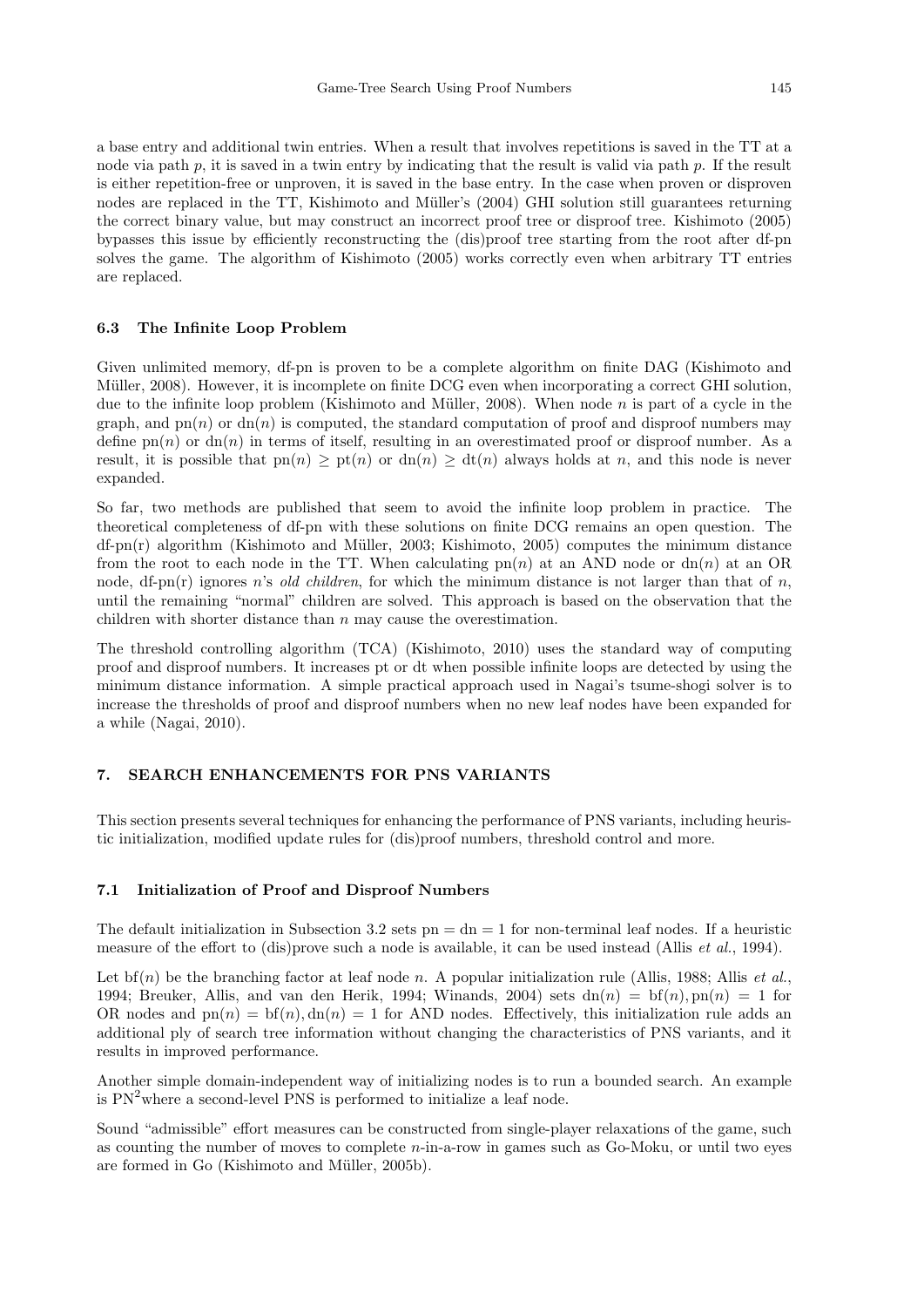Initialization can use domain-dependent heuristic functions, which estimate the number of further expansions required to prove or disprove the goal. While this approach might result in substantially different search behavior than without heuristic initialization, it usually can be tuned to achieve significant improvements. Domain-dependent knowledge can be coded by hand (Allis, 1994; Nagai, 2002; Kishimoto and Müller, 2005b; Schaeffer et al., 2005; Winands and Schadd, 2011; Kishimoto, 2010; Wu et al., 2011), computed using machine learning techniques (Nagai, 1999a; Kaneko et al., 2004; Miwa, Yokoyama, and Chikayama, 2004), or created by Monte Carlo sampling (Saito et al., 2007).

### 7.2 Modifying the Calculation of Proof and Disproof Numbers

A number of techniques modify PNS by considering only a subset of the children of a node. Threatspace search (Allis, 1994; Allis, Huntjes, and van den Herik, 1996) uses the notion of threats, a set of candidate moves a player is forced to choose from in order to win, or avoid an immediate loss. Instead of considering all legal moves, threat-space search considers only threats when calculating proof and disproof numbers.

Dual lambda search (Soeda, Kaneko, and Tanaka, 2006) and Lambda depth-first proof-number search (Yoshizoe, Kishimoto, and Müller, 2007; Yoshizoe, 2009) combine df-pn with  $\lambda$ -search (Thomsen, 2000), a more general threat-based search technique. By using pass moves, these algorithms find different levels of threat sequences that use df-pn with limited moves, and can find proofs more quickly. Nagai (2002) uses an idea similar to λ-search with pass moves for solving the brinkmate problem in shogi.

Yoshizoe (2008) observes that proof and disproof numbers often do not reflect the actual difficulty of solving a position in cases where the number of legal moves is large and does not dramatically change between the current and child nodes. In such cases, PNS degenerates to breadth-first search. His Dynamic Widening algorithm computes proof and disproof numbers from a small number of best children only and still guarantees the correctness of solutions. A similar approach is used in the Hex solver briefly described by Arneson, Hayward, and Henderson (2011).

In practice, the values of siblings in a game tree are often highly correlated. Once a child  $c<sub>1</sub>$  is proven, other children  $c_2, \dots, c_k$  representing similar positions are likely to be proven as well. An example of highly correlated moves are useless interposing piece drops in tsume-shogi. Whether moves are highly correlated or not is typically determined by domain-dependent heuristics. Let  $c_1, \dots, c_k$  be such highly correlated children. Many df-pn-based tsume-shogi solvers such as (Seo, 1995) take only one of the unproven  $c_j$   $(1 \leq j \leq k)$  and the remaining unrelated children  $c_{k+1}, \cdots$  into account when calculating proof numbers at AND nodes and disproof numbers at OR nodes.

In the one-eye problem in Go, Kishimoto and Müller (2005a) combine df-pn with a divide-and-conquer approach that splits a position into subproblems to be solved independently. Moves are limited to one subproblem, which reduces proof and disproof numbers. The method combines the results of these subproblems for solving the original position.

### 7.3 Threshold Control of Df-pn

Heuristic initialization of proof and disproof numbers<sup>10</sup> increases the overhead of re-expanding internal nodes in df-pn (Kishimoto and Müller, 2005b). This problem occurs when heuristic proof and disproof numbers are typically larger than 1, since thresholds are incremented by the minimum possible amount, which tends to be smaller than the average heuristic initialization value.

One way to reduce re-expansions is to increase the threshold increments over those of original df-pn. Assume that an OR node n with threshold  $p(n)$  is searched and that df-pn selects n's child c. Let  $pn<sub>2</sub>$  be the second smallest proof number among the list of proof numbers of n's children. Df-pn sets  $pt(c) = min(pt(n), pn_2 + \delta)$  with  $\delta = 1$ . Nagai (1999a, 2002) uses a constant value of  $\delta > 1$ . In (Kishimoto, 2005; Kishimoto and Müller, 2005b),  $\delta$  is set dynamically, to the average value of

 $10$ Nagai calls a closely related algorithm considering edge costs df-pn<sup>+</sup>. We still call it df-pn when the heuristic initialization is done in nodes.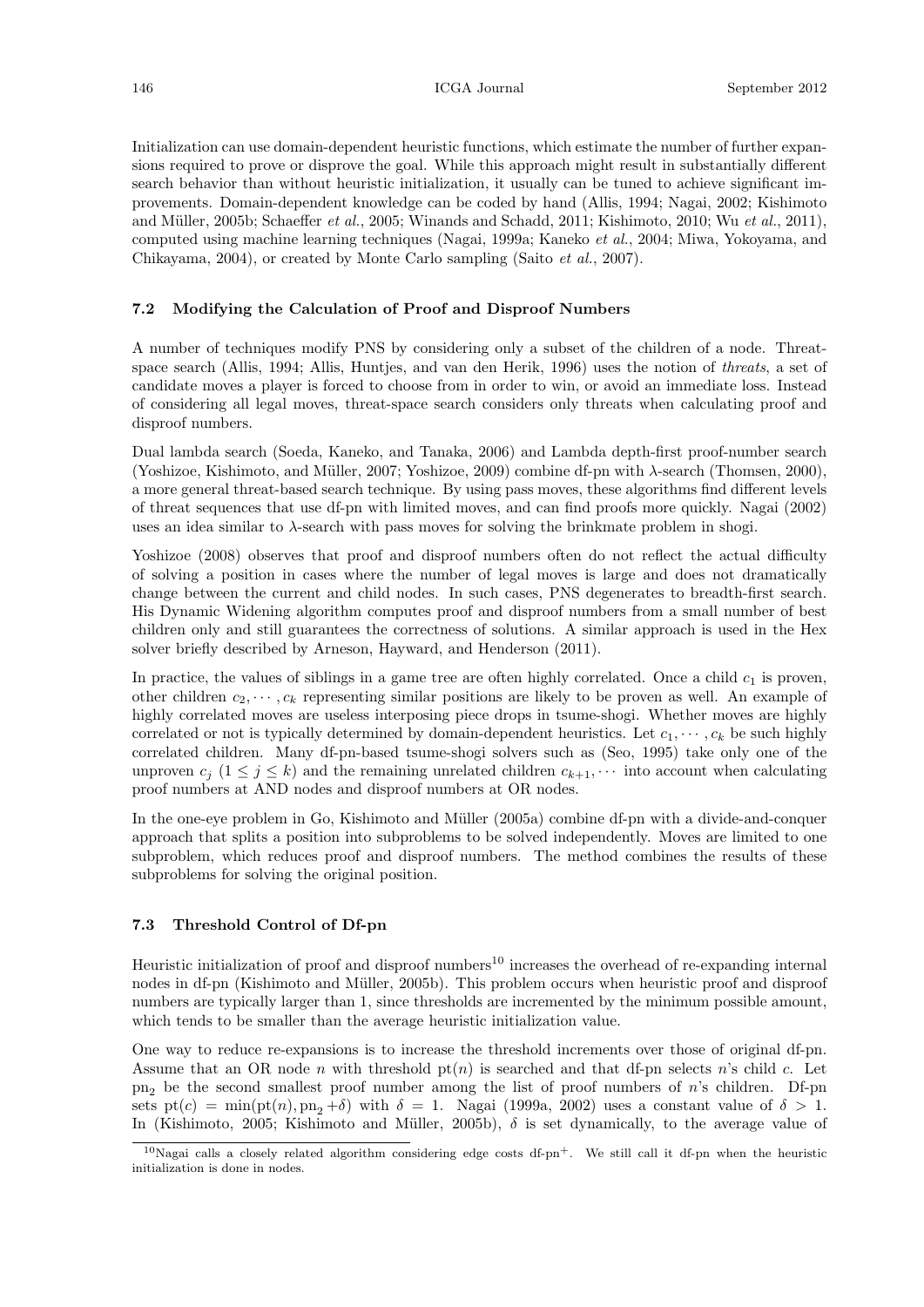heuristically initialized proof numbers of n's children. Disproof thresholds are handled in an analogous way.

Pawlewicz and Lew (2007) observe that normal df-pn suffers from thrashing the TT in their target domains if more than one promising sibling exists and if the search space does not fit into the TT. Their  $1 + \epsilon$  trick performs threshold increments in a more radical way even without heuristic initialization to avoid the thrashing issue. It sets  $pt(c) = min(pt(n), [pn_2 \times (1 + \epsilon)])$  where  $\epsilon$  is a small constant. Thus, df-pn or PDS can stick to searching the subtree rooted at a selected child for a longer time.

# 7.4 Other Enhancements

In this section four additional enhancements are discussed: (1) refining heuristic proofs, (2) tree simulation, (3) adding shallow searches to leaf nodes, and (4) detecting terminal positions early.

#### 7.4.1 Refining Heuristic Proofs

If the game-theoretic value of node  $n$  can be estimated with high confidence by a heuristic function, then calculating full proofs or disproofs can profitably be postponed until it later. The iterative algorithm of Schaeffer et al. (2005) introduces a heuristic threshold th to define likely wins and losses. Let h be a heuristic score. If  $h \geq th$  at node n, then the algorithm considers n to be a "likely win" and does not expand it. Similarly, if  $h \leq -th$ , then n is treated as a "likely loss". PNS with the heuristic threshold is run until it generates a heuristic proof, a proof tree for which the heuristic evaluation of each leaf node is above the threshold. The algorithm starts with a small value  $(th = 125$  in Schaeffer *et al.*, 2005), which is gradually increased after each heuristic proof. This method is used to provide additional guidance for growing the tree. When the root is solved with  $th = \infty$ , the proof is complete since all leaf nodes in the proof tree are true wins.

### 7.4.2 Kawano's Simulation

Tree simulation (Kawano, 1996) is originally developed to effectively deal with interposing piece drops in tsume-shogi. The technique is later combined with df-pn in applications to Go (Kishimoto, 2005; Yoshizoe et al., 2007). Assume that n is a proven node and m is a "similar" unproven node. Simulation borrows moves from  $n$ 's proof tree at each OR node to try to find a quick proof of m. If simulation returns a proof for  $m$ ,  $m$  is proven as well. Otherwise,  $m$ 's value remains unknown and normal df-pn search is performed. A successful simulation requires much less effort than discovering a proof "from scratch" by search. A related technique originally presented in (Tanase, 2000) and later applied to LOA in (Sakuta et al., 2003) is the so-called Killer-Tree Heuristic. Applying this enhancement in the game of LOA, the number of nodes investigated and the solving time are reduced by 20% for PDS.

#### 7.4.3 Adding Shallow Searches To Leaf Nodes

PNS variants often delay finding an easier proof or disproof if the proof and disproof number do not accurately reflect the difficulty of (dis)proving a position. Kaneko et al. (2005) perform either oneply or three-ply depth-first search at each non-terminal OR leaf to try to find a shallow proof quickly. Hashimoto's brinkmate solver (Hashimoto, 2002) calls PDS with a time limit at each leaf of a depth-first iterative deepening search.

### 7.4.4 Early Win/Loss Detection

Many generic game-playing techniques, which are originally developed for other algorithms such as  $\alpha\beta$ , also work with PNS variants. Examples include earlier detection of terminal positions and reuse of proofs and disproofs for different positions. For example, the standard technique of retrograde analysis can be combined with PNS variants for detecting terminal positions earlier (Schaeffer et al., 2007; Schadd et al.,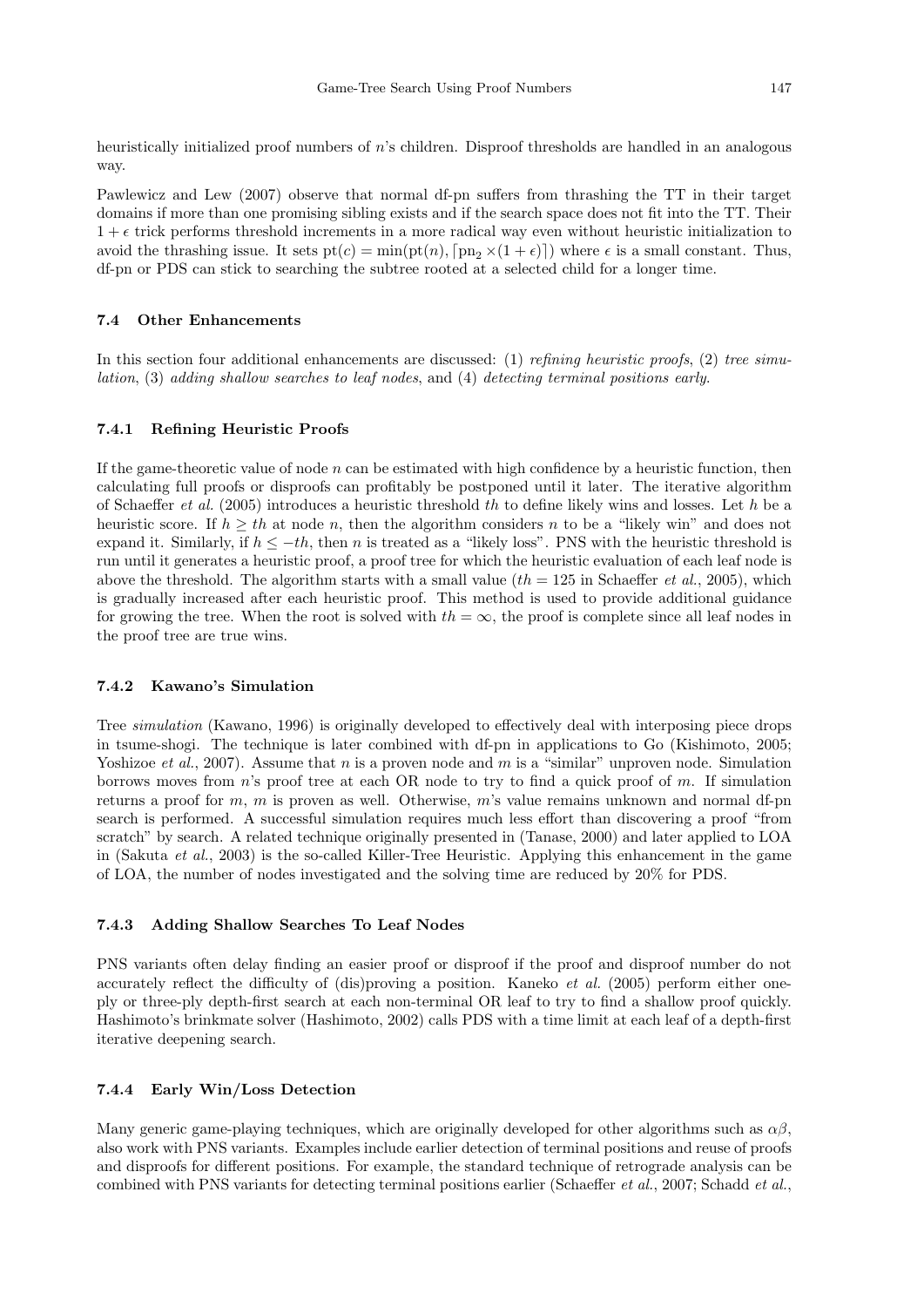2008). Kishimoto and Müller (2003, 2005b) propose a number of game-specific techniques to statically detect winning and losing shapes in the one-eye and life and death problems in Go. Saffidine, Jouandeau, and Cazenave (2012) present domain-specific static patterns that detect wins several moves ahead in the game of Breakthrough. Seo (1999) develops a technique for detecting a dominance relationship of shogi positions, which can reuse proofs mainly related to positions involving interposing piece drops in tsume-shogi.

### 8. PARALLEL PROOF NUMBER ALGORITHMS

Due to the wide availability of multi-core CPUs in commodity PCs as well as commodity PC clusters, parallelization has become the de facto standard approach to improve both the running time and solving abilities of PNS variants. However, achieving reasonable parallel performance is notoriously difficult because of the different inter-dependent types of overhead in parallel search: search overhead is extra work performed by parallel search but not by sequential search, *synchronization overhead* is idle time wasted at the synchronization points of parallel computation, and *communication overhead* is caused by the need to exchange messages over a network. Additionally, parallel PNS variants must share data structures such as a TT that preserve proof and disproof numbers of previously expanded nodes. Effective data sharing is especially difficult in distributed memory environments because of communication delays.

In shared memory environments, current approaches share the search tree (or graph) among threads by using mutual exclusion locks. This causes synchronization overhead<sup>11</sup> but avoids search overhead (Saito et al., 2010; Kaneko, 2010).

RP–PNS by Saito et al. (2010) uses a randomized work distribution strategy proposed by Shoham and Toledo (2002) to initiate parallelism. There are two kinds of threads in RP–PNS: (1) principalvariation (PV), and (2) alternative threads. RP–PNS maintains one PV thread. All other threads operating on the search tree are alternative threads. In the PV thread, the most-proving node is always selected (similar to PNS). In the alternative threads, either the MPN or one of its siblings is selected probabilistically.

Kaneko (2010) presents a parallel version of df-pn based on asynchronous cooperation of df-pn threads on a shared TT. To initiate parallelism, he uses a virtual proof number at each OR node: the sum of the proof number and the number of threads entering that node. A *virtual disproof number* is defined analogously for AND nodes. Each thread computes a MPN based on the virtual proof and disproof numbers, resulting in distributing work to different parts of the search space.

To solve the problem of sharing the TT in distributed-memory environments, current approaches control search by using one master process and a series of slave processes (Kishimoto and Kotani, 1999; Schaeffer et al., 2007; Wu et al., 2011; Saffidine et al., 2012). The master process manages a subtree of the root node, which contains the most important search results, and it coordinates the work of the slave processes. Each slave independently examines its assigned work until a condition determined by the master is satisfied. The search result of the slave is sent back to the master, which then updates its search tree.

In ParaPDS, the master manages a search tree up to a fixed depth d (Kishimoto and Kotani, 1999). The master and slaves run PDS, a predecessor of df-pn. The master traverses the tree in a depth-first manner to depth d and the leaf nodes of the master are passed to the slaves that perform independent search. Finding a set of such leaf nodes is controlled by the thresholds that might be larger than those of the original PDS algorithm.

Unlike ParaPDS, the master process in the following approaches performs variable-depth search. Schaeffer et al. (2007) semi-automatically select a set of nodes (at most about 200 nodes) assigned to the slaves (Burch, 2012). It is first determined whether to try to prove or disprove the root by choosing the smaller of proof and disproof numbers of the root node. Assume that the solver tries to prove the root.

<sup>&</sup>lt;sup>11</sup>The amount of synchronization overhead depends on the choice of sequential and parallel algorithms. While Kaneko (2010) describes that synchronization overhead caused by locks is only about 1% to the total computation, Saito, Winands, and van den Herik (2010) suffer from relatively high synchronization overhead.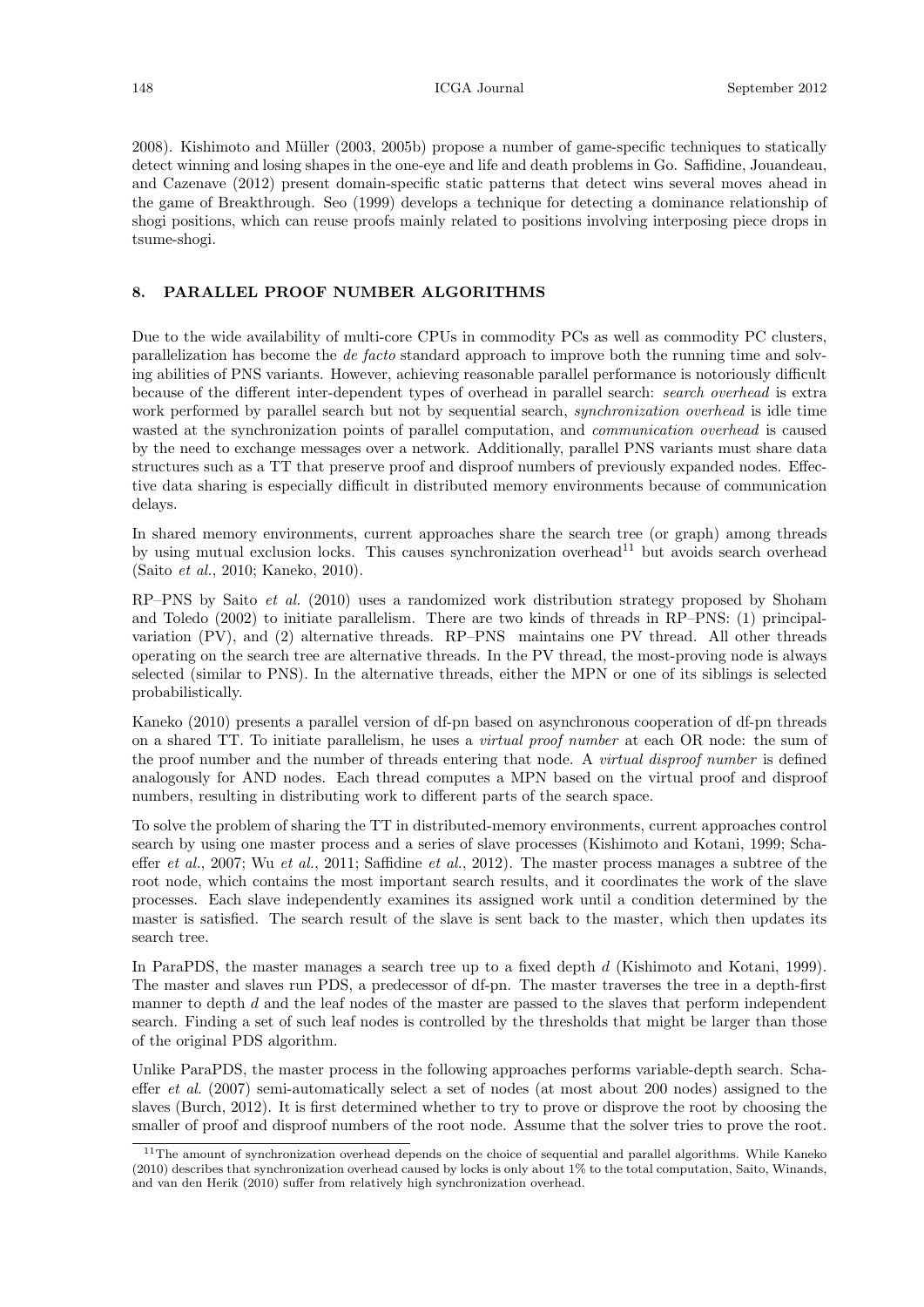Then, the master called the proof tree manager assigns the leaf nodes in the master's subtree to the slaves. Starting from the root, it keeps selecting all the children with smallest proof number at each OR node and all the children at each AND node. An analogous selection scheme is used when the master tries to disprove the root.

In Job-Level Proof-Number Search (JLPNS) (Wu et al., 2011; Wu et al., 2012), the master using PNS distributes heavy-weight work to the slaves. Each job takes about one minute. The master spawns a number of tasks by using *virtual losses*<sup>12</sup>, as originally suggested for Monte Carlo Tree Search by Coulom according to Chaslot, Winands, and van den Herik (2008a). The slaves perform heuristic search with domain-specific knowledge.

Parallel PN<sup>2</sup> is an extension of JLPNS and parallelizes PN<sup>2</sup> (Saffidine *et al.*, 2012). The master performs the first level of PNS while the slaves run the second level of PNS. Instead of using the virtual-loss mechanism,  $PN<sup>2</sup>$  uses flags to indicate which leaves are already assigned to a slave. Slaves regularly send the pn and dn of their root position, which helps to better guide the first-level search.

### 9. PROOF-NUMBER SEARCH FOR MULTI-VALUED OUTCOME

Since PNS returns only a binary value, it must perform a series of searches to compute a multi-valued outcome. For example, if the game-theoretic value of the root is a draw, PNS must prove that the root is neither a win nor a loss. To prove that the root is a draw, PNS can assume that a draw is a loss in the first search, and if that search ends with a disproof then redefine draws as wins for the second search. Examples for this technique include solving the games of checkers (Schaeffer et al., 2007) and Fanorona (Schadd et al., 2008).

In general, PNS can determine either a lower bound or an upper bound on the game-theoretic value of a game in a single boolean-valued search. Allis et al. (1994) describe two techniques to determine the exact value: examining the root values linearly and using binary search. Kloetzer, Iida, and Bouzy (2008) use the former to solve Amazons endgames.

To determine a three-valued outcome, Kishimoto and Müller's two-phase df-pn search reuses the contents of the transposition table from the first phase, which reduces the amount of re-search in the second phase (Kishimoto and Müller, 2003). The same technique is used to prove seki in Go (Niu, Kishimoto, and Müller, 2006).

Iterative Proof-Number Search determines the exact outcome among more than three values efficiently by caching and updating the lower and upper bounds of each node in the TT to prune the search (Moldenhauer, 2009). For search spaces that are trees, Multiple-Outcome Proof Number Search can determine the multi-valued outcome without performing multiple calls of PNS (Saffidine and Cazenave, 2012).

### 10. APPLICATIONS OF PNS

To the best of our knowledge, Allis was the first to use the notion of proof and disproof numbers in his analysis of  $7 \times 6$  Connect Four, although proof and disproof numbers are called *conspiracy numbers* in this early work (Allis, 1988). Elkan (1989) applied proof numbers, which were also still called conspiracy numbers, to theorem proving.

Solving positions in two-player games with perfect information has been the major application of PNS variants. Games solved by using PNS variants for the first time include Go-Moku (Allis et al., 1996), many small board Hex openings (Arneson et al., 2011), Fanorona (Schadd et al., 2008) and checkers (Schaeffer et al., 2007). Examples of two-player games used to investigate new ideas in PNS research, and for which state-of-the-art performance has been achieved, include Awari (Allis *et al.*, 1994), chess (Breuker, 1998), checkers (Schaeffer et al., 2007), Hex (Arneson et al., 2011), Lines of Action (Winands et al., 2004; Pawlewicz and Lew, 2007), Connect6 (Wu et al., 2011), life and death in Go

 $12$ Wu et al. (2011) also use virtual wins, as well as a greedy policy that decides whether to use virtual wins or losses.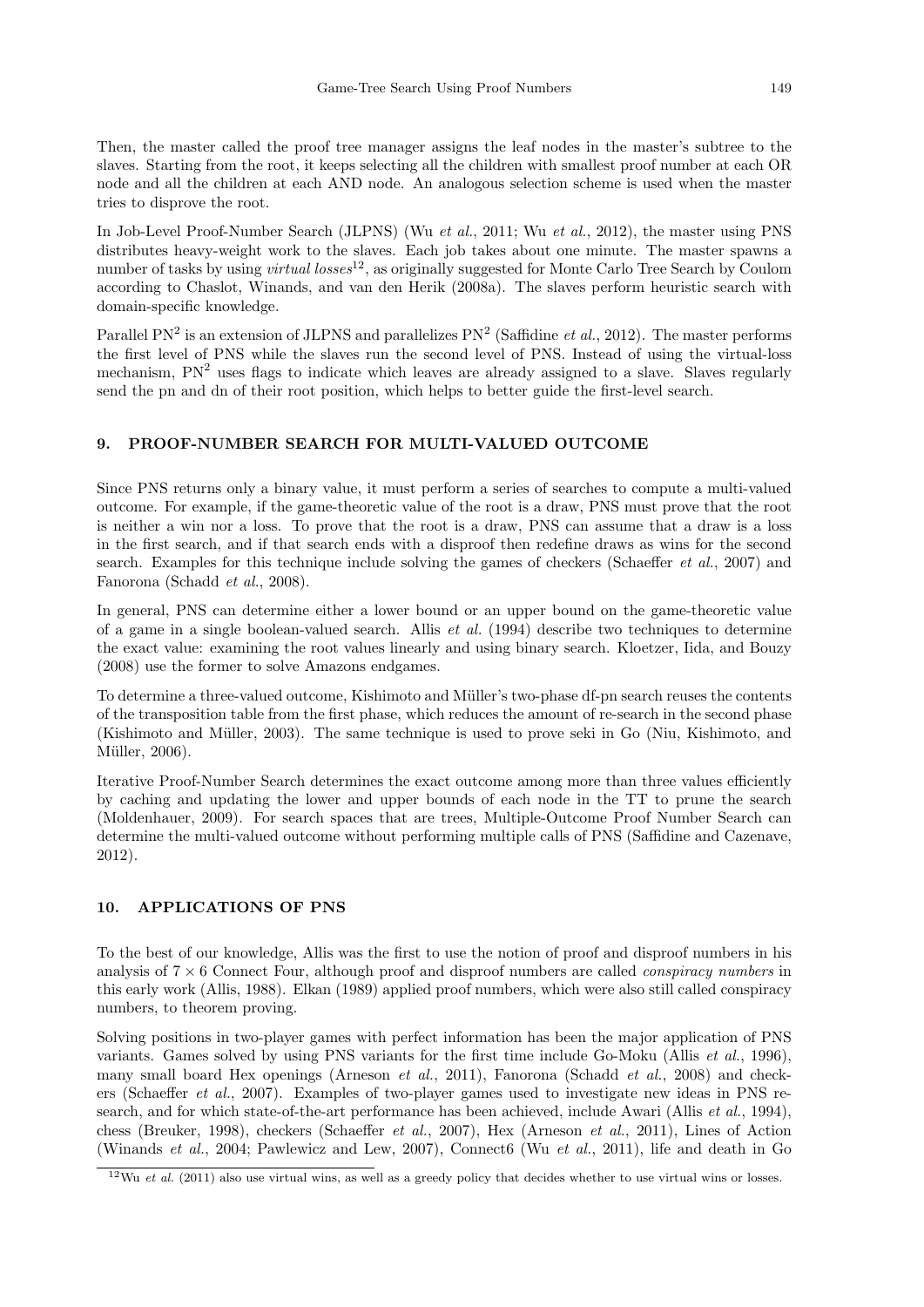(Kishimoto and Müller, 2005b) and tsume-shogi (Seo et al., 2001; Nagai, 2002; Kishimoto, 2010).

PNS variants are also applied to games in other categories such as multi-player games (Saito and Winands, 2010), two-player games with imperfect information (Sakuta, 2001) and moving target search (Moldenhauer, 2009).

A fascinating recent paper by Heifets and Jurisica (2012) formulates the problem of chemical synthesis from given simpler molecules as an AND/OR graph search problem, which is solved by PNS. Finally, ideas from PNS and df-pn<sup>+</sup> are incoporated in Minimal Proof Search (MPS), an algorithm for solving model checking problems (Saffidine, 2012).

# 11. CONCLUSION AND OUTLOOK

In this article we gave a detailed account of PNS variants. Proof-Number Search was designed as an algorithm for solving games, and that remains its main application. Over the past twenty years, a family of PNS variants and a large number of technical improvements have evolved. Based on the large number of successes surveyed in this article, we may conclude that currently PNS variants constitute the state of the art for solving a wide range of games. The choice of a particular PNS variant depends on the problem or game to be solved. If sufficient memory is available, PNS or  $PN<sup>2</sup>$  may already be quite efficient in performing the job. For larger problems df-pn may be the best choice.

Based on our experience with PNS variants, we propose the following future research topics:

(1) Perform a detailed empirical study of different PNS variants and enhancements on a representative set of test domains. While many isolated data points exist (cf. van den Herik and Winands, 2008), such a comprehensive study is sorely missing. A more ambitious study would also compare PNS with other solvers based on  $\alpha\beta$  (van der Werf, van den Herik, and Uiterwijk, 2003) and MCTS (Winands, Björnsson, and Saito, 2008; Cazenave and Saffidine, 2011; Ewalds, 2012).

(2) Compare existing approaches to parallel PNS, and work on scaling to massively parallel PNS. In Section 8 we surveyed the existing approaches for parallelizing PNS variants. We remark that a direct comparison of ParaPDS, RP–PNS, and parallel df-pn is not possible, as each of them is a parallel version of a different proof-number algorithm. Moreover, ParaPDS was designed for distributed memory systems whereas RP–PNS and Parallel df-pn were designed for shared memory systems. A look at the published raw scaling factors leads us to speculate that none of the three algorithms will scale well to systems with many more processors.

(3) Increase the number and variety of application domains. Until now, most research for PNS variants has been conducted on games. Just like MCTS has been successfully applied to non-game optimization problems, we believe that PNS variants can advance the state of the art in other domains with AND/OR graph structure, such as the chemistry work mentioned above (Heifets and Jurisica, 2012). At this moment this research direction is in its infancy, and it has to be investigated to which extent PNS variants and their enhancements can be transferred to such domains.

(4) Better understand the foundations of search using PNS variants on DCG (cf. Hashimoto, 2011). Either show that current algorithms are complete, or develop new ones that have this property.

# Acknowledgements

The authors gratefully acknowledge support from the NWO Project Go for Go, grant number 612.066.409, KAKENHI, and NSERC. The authors are very grateful to Professor Jaap van den Herik for all improvements of the current version.

# 12. REFERENCES

Akl, S. G. and Newborn, M. M. (1977). The Principal Continuation and the Killer Heuristic. 1977 ACM Annual Conference Proceedings, pp. 466–473, ACM Press, New York, NY, USA.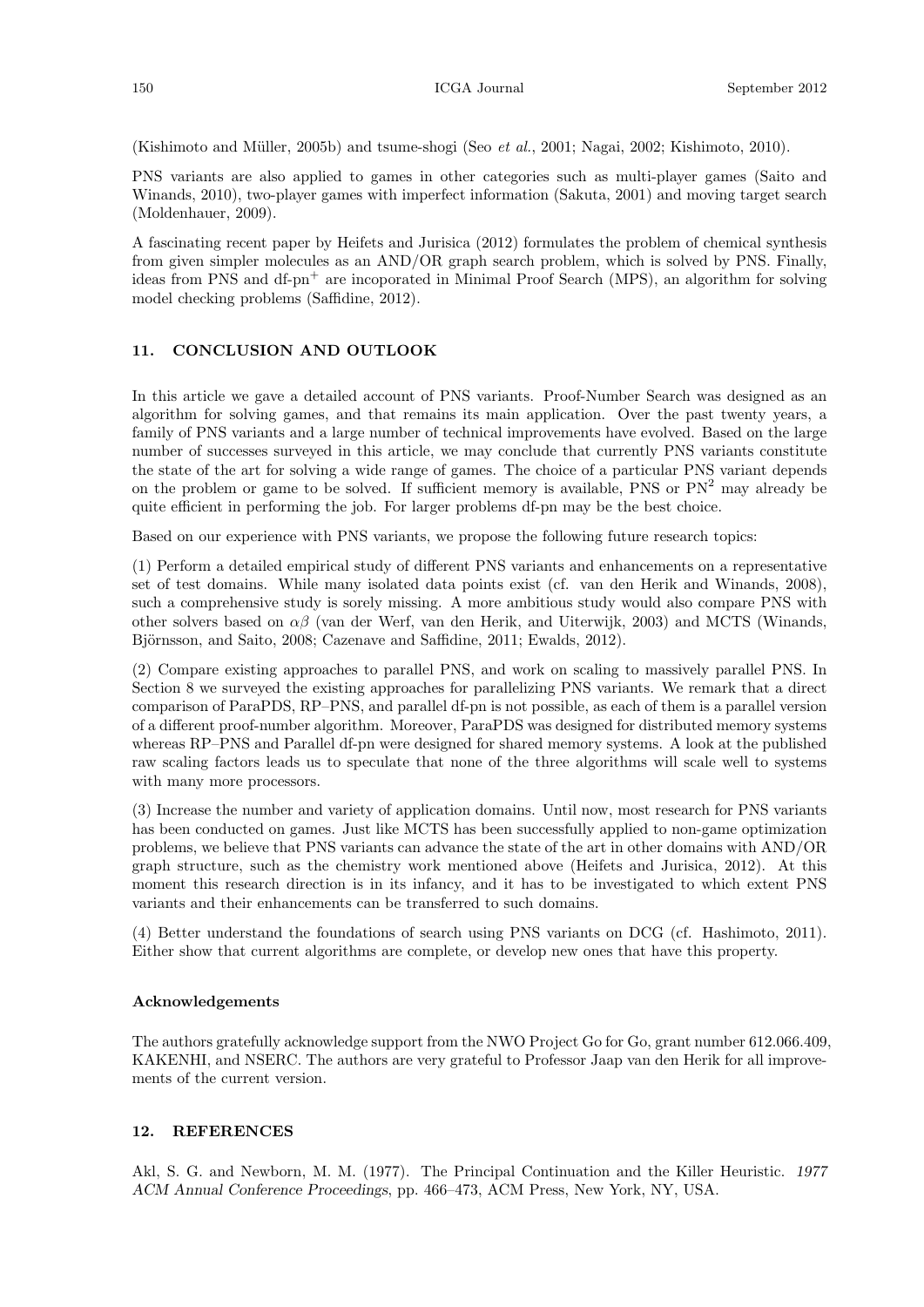Allis, L. V. (1988). A Knowledge-Based Approach of Connect Four: The Game is Over, White to Move Wins. M.Sc. thesis, Vrije Universiteit Amsterdam, Amsterdam, The Netherlands. Report No. IR-163.

Allis, L. V. (1994). Searching for Solutions in Games and Artificial Intelligence. Ph.D. thesis, Rijksuniversiteit Limburg, Maastricht, The Netherlands.

Allis, L. V., Huntjes, M. P. H., and Herik, H. J. van den (1996). Go-Moku Solved by New Search Techniques. Computational Intelligence, Vol. 12, No. 1, pp. 7–23.

Allis, L. V., Meulen, M. van der, and Herik, H. J. van den (1994). Proof-Number Search. Artificial Intelligence, Vol. 66, No. 1, pp. 91–124.

Allis, L. V. and Schoo, P. N. A. (1992). Qubic Solved Again. Heuristic Programming in Artificial Intelligence 3: The Third Computer Olympiad (eds. H. J. van den Herik and L. V. Allis), pp. 192–204, Ellis Horwood Ltd., Chichester, England.

Anantharaman, T., Campbell, M., and Hsu, F. (1988). Singular Extensions: Adding Selectivity to Brute-Force Searching. ICCA Journal, Vol. 11, No. 4, pp. 135–143. Also published (1990) in Artificial Intelligence, Vol. 43, No. 1, pp. 99–109.

Arneson, B., Hayward, R. B., and Henderson, P. (2011). Solving Hex: Beyond Humans. Computers and Games 2010 (eds. H. J. van den Herik, H. Iida, and A. Plaat), Vol. 6515 of Lecture Notes in Computer Science (LNCS), pp. 1–10, Springer, Berlin, Germany.

Beal, D. (1990). A Generalized Quiescence Search Algorithm. Artificial Intelligence, Vol. 43, No. 1, pp. 85–98.

Beal, D. and Smith, M. C. (1996). Multiple Probes of Transposition Tables. ICCA Journal, Vol. 19, No. 4, pp. 227–233.

Björnsson, Y. and Marsland, T. (2001). Multi-Cut Alpha-Beta Pruning in Game-Tree Search. Theoretical Computer Science, Vol. 252, Nos. 1–2, pp. 177–196.

Breuker, D. M. (1998). Memory versus Search in Games. Ph.D. thesis, Universiteit Maastricht, Maastricht, The Netherlands.

Breuker, D. M., Allis, L. V., and Herik, H. J. van den (1994). How to Mate: Applying Proof-Number Search. Advances in Computer Chess 7 (eds. H. J. van den Herik, I. S. Herschberg, and J. W. H. M. Uiterwijk), pp. 251–272. University of Limburg, Maastricht, The Netherlands.

Breuker, D. M., Herik, H. J. van den, Uiterwijk, J. W. H. M., and Allis, L. V. (2001). A Solution to the GHI Problem for Best-First Search. Theoretical Computer Science, Vol. 252, Nos. 1–2, pp. 121–149.

Breuker, D. M., Uiterwijk, J. W. H. M., and Herik, H. J. van den (1996). Replacement Schemes and Two-level Tables. ICCA Journal, Vol. 19, No. 3, pp. 175–180.

Breuker, D. M., Uiterwijk, J. W. H. M., and Herik, H. J. van den (2001). The PN<sup>2</sup>-Search Algorithm. Advances in Computer Games 9 (eds. H. J. van den Herik and B. Monien), pp. 115–132, IKAT, Universiteit Maastricht, Maastricht, The Netherlands.

Browne, C., Powley, E., Whitehouse, D., Lucas, S., Cowling, P. I., Rohlfshagen, P., Tavener, S., Perez, D., Samothrakis, S., and Colton, S. (2012). A Survey of Monte Carlo Tree Search Methods. IEEE Transactions on Computational Intelligence and AI in Games, Vol. 4, No. 1, pp. 1–49.

Bruin, A. de, Pijls, W., and Plaat, A. (1994). Solution Trees as a Basis for Game Tree Search. ICCA Journal, Vol. 17, No. 4, pp. 207–219.

Burch, N. (2012). Private Communication.

Buro, M. (1997). The Othello Match of the Year: Takeshi Murakami vs. Logistello. ICCA Journal, Vol. 20, No. 3, pp. 189–193.

Campbell, M., Hoane Jr., A. J., and Hsu, F. (2002). Deep Blue. Artificial Intelligence, Vol. 134, Nos. 1–2, pp. 57–83.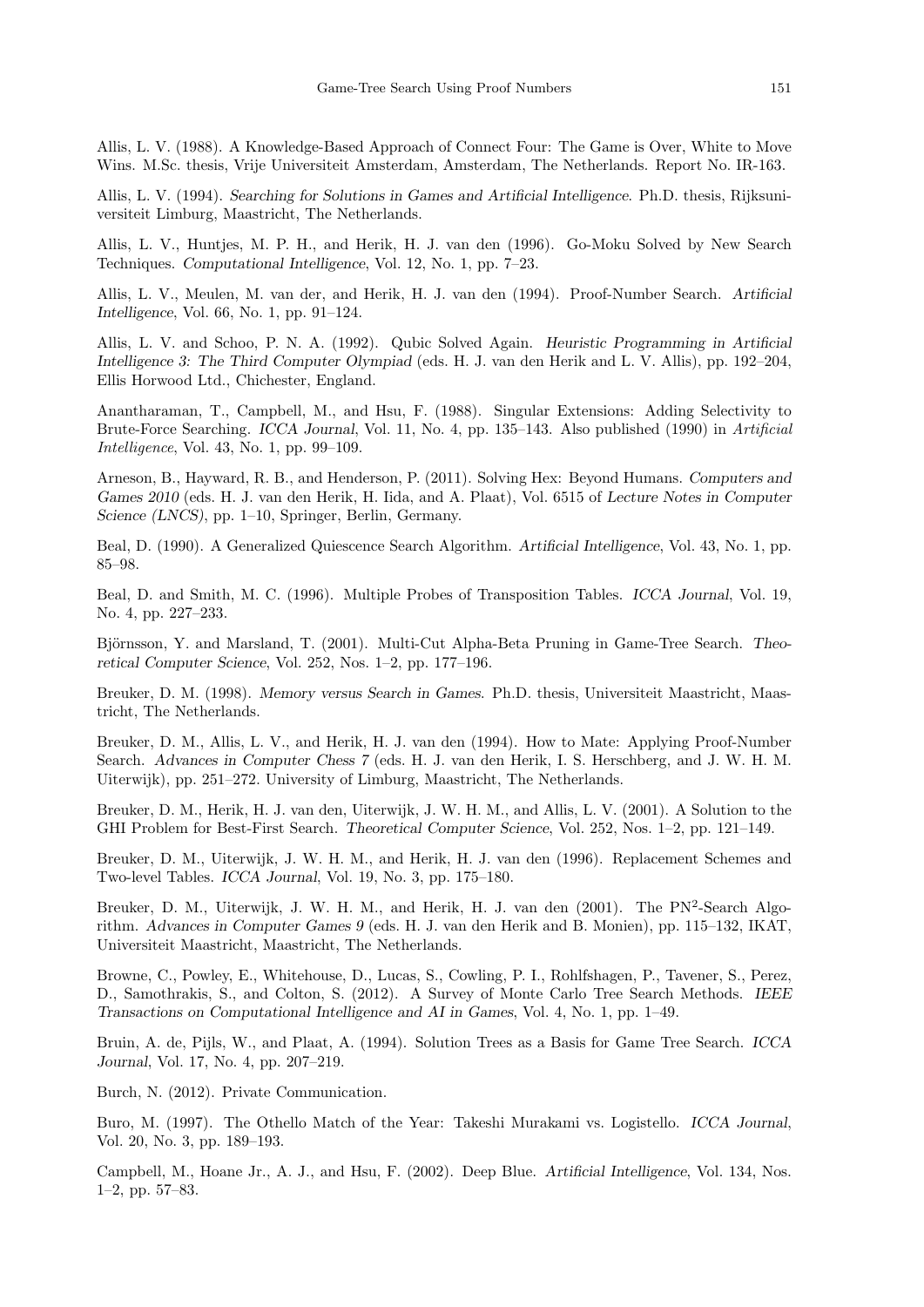Campbell, M. (1985). The Graph-History Interaction: On Ignoring Position History. Proceedings of the 1985 ACM Annual Conference on the Range of Computing: Mid-80's Perspective, pp. 278–280, ACM, New York, NY, USA.

Cazenave, T. and Saffidine, A. (2011). Score Bounded Monte-Carlo Tree Search. Computers and Games (CG'10) (eds. H. J. van den Herik, H. Iida, and A. Plaat), Vol. 6515 of Lecture Notes in Computer Science, pp. 93–104, Springer-Verlag, Berlin, Germany.

Chaslot, G. M. J.-B., Winands, M. H. M., and Herik, H. J. van den (2008a). Parallel Monte-Carlo Tree Search. Proceedings of the 6th Conference on Computers and Games (CG'08) (eds. H. J. van den Herik, X. Xu, Z. Ma, and M. H. M. Winands), Vol. 5131 of Lecture Notes in Computer Science, pp. 60–71, Springer, Berlin, Germany.

Chaslot, G. M. J.-B., Winands, M. H. M., Uiterwijk, J. W. H. M., Herik, H. J. van den, and Bouzy, B. (2008b). Progressive Strategies for Monte-Carlo Tree Search. New Mathematics and Natural Computation, Vol. 4, No. 3, pp. 343–357.

Coulom, R. (2007). Efficient Selectivity and Backup Operators in Monte-Carlo Tree Search. Proceedings of the 5th Computers and Games Conference (CG'06) (eds. H. J. van den Herik, P. Ciancarini, and H. H. L. M. Donkers), Vol. 4630 of Lecture Notes in Computer Science, pp. 72–83, Springer, Heidelberg, Germany.

Donninger, C. (1993). Null Move and Deep Search: Selective-Search Heuristics for Obtuse Chess Programs. ICCA Journal, Vol. 16, No. 3, pp. 137–143.

Elkan, C. (1989). Conspiracy Numbers and Caching for Searching And/Or Trees and Theorem-Proving. Proceedings of the 11th International Joint Conference on Artificial Intelligence (IJCAI-89) (ed. N. S. Sridharan), pp. 341–348.

Ewalds, T. (2012). Playing and Solving Havannah. M.Sc. thesis, Department of Computing Science, University of Alberta, Edmonton, Alberta, Canada.

Gnodde, J. (1993). Aïda: New Search Techniques Applied to Othello. M.Sc. thesis, University of Leiden, Leiden, The Netherlands.

Greenblatt, R., Eastlake, D., and Croker, S. (1967). The Greenblatt Chess Program. Proceedings of the Fall Joint Computer Conference, pp. 801–810. Reprinted (1988) in Computer Chess Compendium (ed. D.N.L. Levy), pp. 56-66. Batsford, London, UK.

Hashimoto, J. (2011). A Study on Game-Independent Heuristics in Game-Tree Search. Ph.D. thesis, School of Information Science, Japan Advanced Institute of Science and Technology, Nomi, Ishikawa, Japan.

Hashimoto, T. (2002). Searching for Solutions in Complex Games: Shogi Endgame and Amazons. Ph.D. thesis, Shizuoka University, Hamamatsu, Japan.

Heifets, A. and Jurisica, I. (2012). Construction of New Medicines via Game Proof Search. Proceedings of the 26th AAAI Conference on Artificial Intelligence (eds. J. Hoffmann and B. Selman), pp. 1564–1570.

Herik, H. J. van den, Uiterwijk, J. W. H. M., and Rijswijck, J. van (2002). Games Solved: Now and in the Future. Artificial Intelligence, Vol. 134, Nos. 1–2, pp. 277–311.

Herik, H. J. van den and Winands, M. H. M. (2008). Proof-Number search and its variants. Oppositional Concepts in Computational Intelligence (eds. H. R. Tizhoosh and M. Ventresca), Vol. 155 of Studies in Computational Intelligence, pp. 91–118. Springer, Heidelberg, Germany.

Junghanns, A. (1998). Are there Practical Alternatives to Alpha-Beta? ICCA Journal, Vol. 21, No. 1, pp. 14–32.

Kaneko, T. (2010). Parallel Depth First Proof Number Search. Proceedings of the Twenty-Fourth AAAI Conference on Artificial Intelligence, (AAAI'10) (eds. M. Fox and D. Poole), pp. 95–100, AAAI Press, Menlo Park, CA, USA.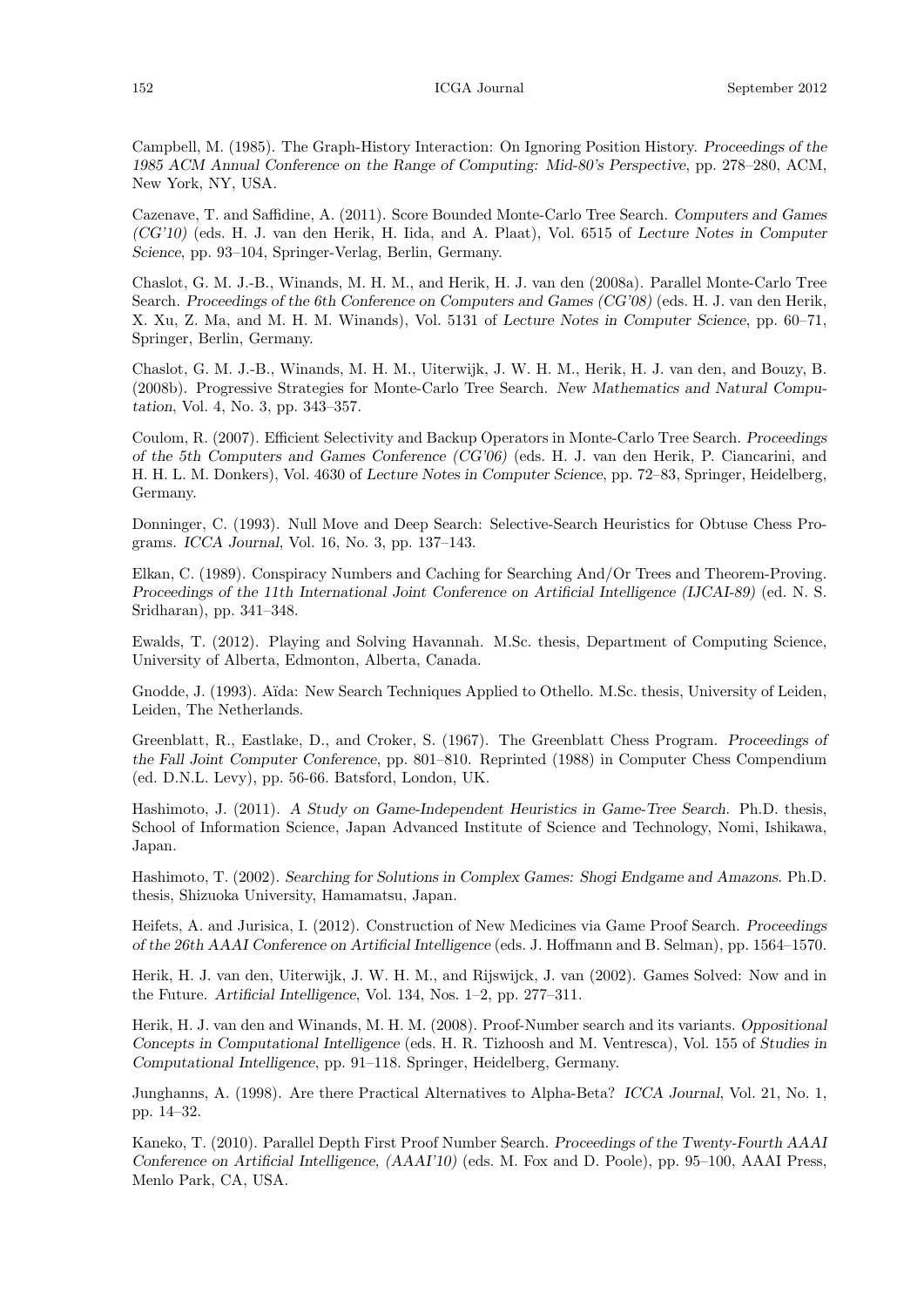Kaneko, T., Tanaka, T., Yamaguchi, K., and Kawai, S. (2004). Evaluation Functions for df-pn+ in Shogi based on Prediction of Proof and Disproof Numbers after Expansion. Proceedings of the 9th Game Programming Workshop (GPW'04), pp. 14–21. In Japanese.

Kaneko, T., Tanaka, T., Yamaguchi, K., and Kawai, S. (2005). Df-pn with Fixed-Depth Search at Frontier Nodes. Proceedings of the 10th Game Programming Workshop (GPW'05), pp. 1–8. In Japanese.

Kawano, Y. (1996). Using Similar Positions to Search Game Trees. Games of No Chance (ed. R. J. Nowakowski), Vol. 29 of MSRI Publications, pp. 193–202, Cambridge University Press.

Kishimoto, A. (2005). Correct and Efficient Search Agorithms in the Presence of Repetitions. Ph.D. thesis, University of Alberta, Edmonton, Alberta, Canada.

Kishimoto, A. (2010). Dealing with Infinite Loops, Underestimation, and Overestimation of Depth-First Proof-Number Search. Proceedings of the Twenty-Fourth AAAI Conference on Artificial Intelligence, (AAAI '10) (eds. M. Fox and D. Poole), AAAI Press.

Kishimoto, A. and Kotani, Y. (1999). Parallel AND/OR Tree Search Based on Proof and Disproof Numbers. Proceedings of the 5th Game Programming Workshop, Vol. 99(14) of IPSJ Symposium Series, pp. 24–30, Hakone, Japan.

Kishimoto, A. and Müller, M. (2003). Df-pn in Go: An Application to the One-Eye Problem. Advances in Computer Games 10 (ACG'03): Many Games, Many Challenges (eds. H. J. van den Herik, H. Iida, and E. A. Heinz), pp. 125–141, Kluwer Academic Publishers, Boston, MA, USA.

Kishimoto, A. and Müller, M. (2004). A General Solution to the Graph History Interaction Problem. Proceedings of the 19th National Conference on Artificial Intelligence (AAAI'04) (eds. D. L. McGuinness and G. Ferguson), pp. 644–649.

Kishimoto, A. and Müller, M. (2005a). Dynamic Decomposition Search: A Divide and Conquer Approach and its Application to the One-Eye Problem in Go. 2005 IEEE Symposium on Computational Intelligence and Games (CIG'05), pp. 164–170, IEEE Press.

Kishimoto, A. and Müller, M. (2005b). Search versus Knowledge for Solving Life and Death Problems in Go. Proceedings of the 20th National Conference on Artificial Intelligence (AAAI'05) (eds. M. M. Veloso and S. Kambhampati), pp. 1374–1379, AAAI Press / MIT Press, Menlo Park, CA, USA.

Kishimoto, A. and Müller, M. (2008). About the Completeness of Depth-First Proof-Number Search. Computers and Games 2008 (eds. H. J. van den Herik, X. Xu, Z. Ma, and M. H. M. Winands), Vol. 5131 of Lecture Notes in Computer Science, pp. 146–156, Springer, Heidelberg, Germany.

Kloetzer, J., Iida, H., and Bouzy, B. (2008). A Comparative Study of Solvers in Amazons Endgames. 2008 IEEE Symposium on Computational Intelligence and Games (CIG'08) (eds. P. Hingston and L. Barone), pp. 378–384.

Knuth, D. E. and Moore, R. W. (1975). An analysis of alpha-beta pruning. Artificial Intelligence, Vol. 6, No. 4, pp. 293–326.

Marsland, T. (1986). A Review of Game-Tree Pruning. ICCA Journal, Vol. 9, No. 1, pp. 3–19.

McAllester, D. A. (1985). A New Procedure for Growing Min-Max Trees. Technical report, Artificial Intelligence Laboratory, MIT, Cambridge, MA, USA.

McAllester, D. A. (1988). Conspiracy Numbers for Min-Max Search. Artificial Intelligence, Vol. 35, No. 3, pp. 287–310.

Miwa, M., Yokoyama, D., and Chikayama, T. (2004). Prediction of Mates in Shogi Using SVM and its Application. Proceedings of the 9th Game Programming Workshop (GPW'04), pp. 143–150. In Japanese.

Moldenhauer, C. (2009). Game Tree Search Algorithms for the Game of Cops and Robber. M.Sc. thesis, Department of Computing Science, University of Alberta, Edmonton, Alberta, Canada.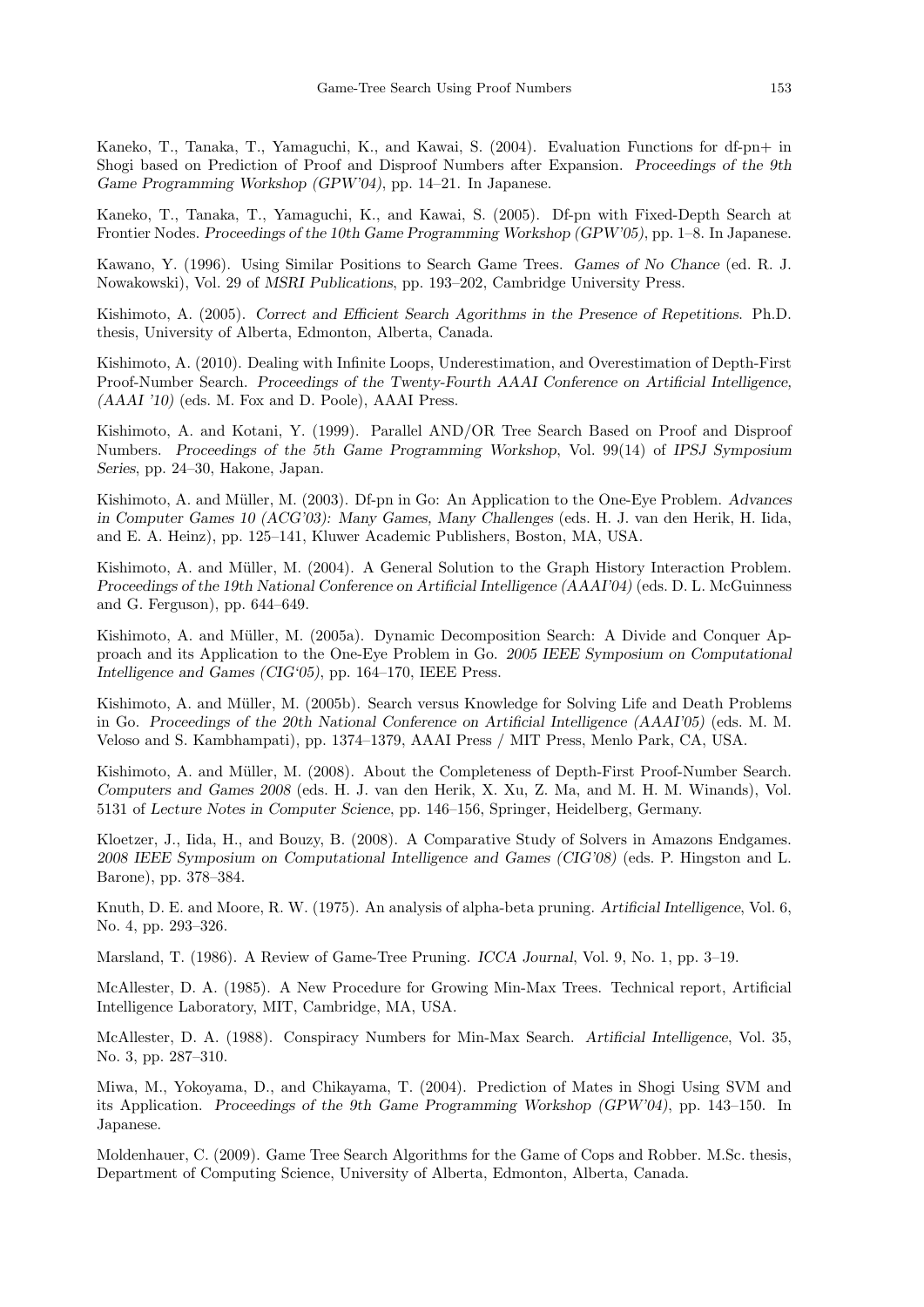Müller, M. (2003). Proof-Set Search. Computers and Games 2002 (eds. J. Schaeffer, M. Müller, and Y. Björnsson), Vol. 2883 of Lecture Notes in Computer Science (LNCS), pp. 88–107, Springer, Heidelberg, Germany.

Nagai, A. (1998). A New AND/OR Tree Search Algorithm using Proof Number and Disproof Number. Proceedings of Complex Games Lab Workshop, pp. 40–45, ETL, Tsukuba, Japan.

Nagai, A. (1999a). Application of df-pn+ to Othello Endgames. Proceedings of the 5th Game Programming Workshop, Vol. 99(14) of IPSJ Symposium Series, pp. 16–23.

Nagai, A. (1999b). A New Depth-First-Search Algorithm for AND/OR Trees. M.Sc. thesis, The University of Tokyo, Tokyo, Japan.

Nagai, A. (2002). Df-pn Algorithm for Searching AND/OR trees and its Applications. Ph.D. thesis, The University of Tokyo, Japan.

Nagai, A. (2010). Private Communication.

Niu, X., Kishimoto, A., and Müller, M. (2006). Recognizing Seki in Computer Go. Advances in Computer Games 11 (eds. H. J. van den Herik, S. Hsu, T. Hsu, and H. H. L. M. Donkers), Vol. 4250 of Lecture Notes in Computer Science (LNCS), pp. 88–103, Springer, Berlin, Germany.

Okabe, F. (2005). Application of the Route Branch Number for Solving Tsume Shogi Problems. Proceedings of the 10th Game Programming Workshop, pp. 9–16. In Japanese.

Palay, A. J. (1983). Searching with probabilities. Ph.D. thesis, Carnagie Mellon University, PA, USA.

Pawlewicz, J. (2012). Private Communication.

Pawlewicz, J. and Lew, L. (2007). Improving depth-first pn-search:  $1+\epsilon$  trick. Proceedings of the 5th Computers and Games Conference (CG'06) (eds. H. J. van den Herik, P. Ciancarini, and H. H. L. M. Donkers), Vol. 4630 of Lecture Notes in Computer Science, pp. 160–170, Springer, Heidelberg, Germany.

Pijls, W. and Bruin, A. de (1999). Game Tree Algorithms and Solution Trees. Computers and Games (CG'98) (eds. H. van den Herik and H. Iida), Vol. 1558 of Lecture Notes in Computer Science, pp. 195–204, Springer-Verlag, Berlin, Germany.

Saffidine, A. (2012). Minimal Proof Search for Modal Logic K Model Checking. JELIA 2012 (eds. L. Fariñas del Cerro, A. Herzig, and J. Mengint), Vol. 7519 of Lecture Notes in Computer Science (LNCS), pp. 346–358, Springer, Berlin, Germany.

Saffidine, A. and Cazenave, T. (2012). Multiple-Outcome Proof Number Search. Proceedings of the 20th European Conference on Artificial Intelligence (ECAI) (eds. L. De Raedt, C. Bessière, D. Dubois, P. Doherty, P. Frasconi, F. Heintz, and P. J. F. Lucas), pp. 708–713, IOS Press.

Saffidine, A., Jouandeau, N., and Cazenave, T. (2012). Solving BREAKTHROUGH with Race Patterns and Job-Level Proof Number Search. Advances in Computer Games 13 (eds. H. J. van den Herik and A. Plaat), Vol. 7168 of Lecture Notes in Computer Science, pp. 196–207, Springer, Berlin, Germany.

Saito, J.-T., Chaslot, G. M. J. B., Uiterwijk, J. W. H. M., and Herik, H. J. van den (2007). Monte-Carlo Proof-Number Search. Proceedings of the 5th Computers and Games Conference (CG'06) (eds. H. J. van den Herik, P. Ciancarini, and H. H. L. M. Donkers), Vol. 4630 of Lecture Notes in Computer Science, pp. 50–61, Springer, Berlin, Germany.

Saito, J.-T. and Winands, M. H. M. (2010). Paranoid Proof-Number Search. In Proceedings of the Computational Intelligence and Games Conference (CIG'10) (eds. G. N. Yannakakis and J. Togelius), pp. 203–210, IEEE Press.

Saito, J.-T., Winands, M. H. M., and Herik, H. J. van den (2010). Randomized Parallel Proof-Number Search. Proceedings of the 13th Advances in Computers Games Conference (ACG'09) (eds. H. J. van den Herik and P. Spronck), Vol. 6048 of Lecture Notes in Computer Science, pp. 75–87, Springer-Verlag, Heidelberg, Germany.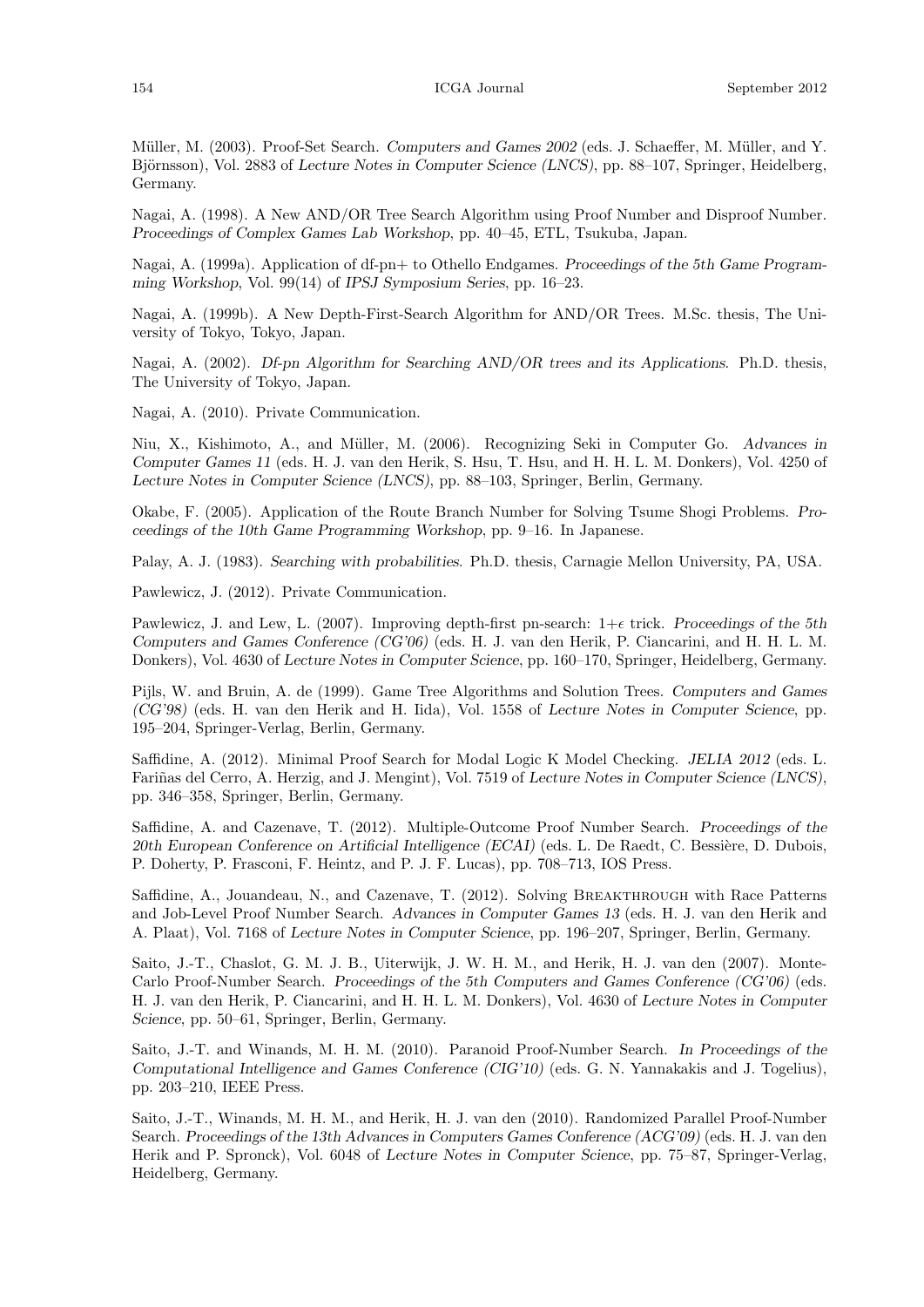Sakuta, M. (2001). Deterministic Solving of Problems with Uncertainty. Ph.D. thesis, Shizuoka University, Hamamatsu, Japan.

Sakuta, M., Hashimoto, T., Nagashima, J., Uiterwijk, J., and Iida, H. (2003). Application of the Killertree Heuristic and the Lamba-Search Method to Lines of Action. Information Sciences, Vol. 154, Nos. 3–4, pp. 141–155.

Schadd, M. P. D., Winands, M. H. M., Uiterwijk, J. W. H. M., Herik, H. J. van den, and Bergsma, M. H. J. (2008). Best Play in Fanorona Leads to Draw. New Mathematics and Natural Computation, Vol. 4, No. 3, pp. 369–387.

Schaeffer, J. (1983). The History Heuristic. ICCA Journal, Vol. 6, No. 3, pp. 16–19.

Schaeffer, J. (1997). One Jump Ahead: Challenging Human Supremacy in Checkers. Springer-Verlag, New York, NY, USA.

Schaeffer, J., Burch, N., Björnsson, Y., Kishimoto, A., Müller, M., Lake, R., Lu, P., and Sutphen, S. (2007). Checkers is Solved. Science, Vol. 317, No. 5844, pp. 1518–1522.

Schaeffer, J., Björnsson, Y., Burch, N., Kishimoto, A., Müller, M., Lake, R., Lu, P., and Sutphen, S. (2005). Solving Checkers. Proceedings of the 19th International Joint Conference on Artificial Intelligence (IJCAI-05) (eds. L. P. Kaelbling and A. Saffiotti), pp. 292–297.

Schijf, M. (1993). Proof-Number Search and Transpositions. M.Sc. thesis, University of Leiden, Leiden, The Netherlands.

Schijf, M., Allis, L. V., and Uiterwijk, J. W. H. M. (1994). Proof-Number Search and Transpositions. ICCA Journal, Vol. 17, pp. 63–74.

Seo, M. (1995). The C<sup>∗</sup> Algorithm for AND/OR Tree Search and its Application to a Tsume-Shogi Program. M.Sc. thesis, Department of Information Science, The University of Tokyo, Tokyo, Japan.

Seo, M. (1998). Solving Tsume-Shogi by Using Conspiracy Numbers. Advances in Computer Shogi 2 (ed. H. Matsubara), pp. 1–21. Kyoritsu Shuppan Press. In Japanese.

Seo, M. (1999). On Effective Utilization of Dominance Relations in Tsume-Shogi Solving Algorithms. Proceedings of the 8th Game Programming Workshop, pp. 137–144. In Japanese.

Seo, M., Iida, H., and Uiterwijk, J. W. H. M. (2001). The PN<sup>\*</sup>-Search Algorithm: Application to Tsume Shogi. Artificial Intelligence, Vol. 129, Nos. 1–2, pp. 253–277.

Shoham, Y. and Toledo, S. (2002). Parallel Randomized Best-First Minimax Search. Artificial Intelligence, Vol. 137, Nos. 1–2, pp. 165–196.

Slate, D. J. and Atkin, L. R. (1977). Chapter 4. Chess 4.5 – Northwestern University Chess Program. Chess Skill in Man and Machine (ed. P. W. Frey), pp. 82–118, Springer-Verlag, New York, NY, USA.

Soeda, S., Kaneko, T., and Tanaka, T. (2006). Dual Lambda Search and Shogi Endgames. Advances in Computer Games 11 (eds. H. J. van den Herik, S. Hsu, T. Hsu, and H. H. L. M. Donkers), Vol. 4250 of Lecture Notes in Computer Science (LNCS), pp. 126–139, Springer, Berlin, Germany.

Tanase, Y. (2000). Algorithms in ISshogi. Advances in Computer Shogi 3 (ed. H. Matsubara), pp. 1–14, Kyouritsu Shuppan Press. In Japanese.

Thomsen, T. (2000). Lambda-Search in Game Trees - with Application to Go. ICGA Journal, Vol. 23, No. 4, pp. 203–217.

Tsuruoka, Y., Yokoyama, D., and Chikayama, T. (2002). Game-tree Search Algorithm based on Realization Probability. ICGA Journal, Vol. 25, No. 3, pp. 132–144.

Ueda, T., Hashimoto, T., Hashimoto, J., and Iida, H. (2008). Weak Proof-Number Search. CG '08: Proceedings of the 6th International Conference on Computers and Games (eds. H. J. van den Herik, X. Xu, Z. Ma, and M. H. M. Winands), pp. 157–168, Springer-Verlag, Heidelberg, Germany. ISBN 978–3–540–87607–6.